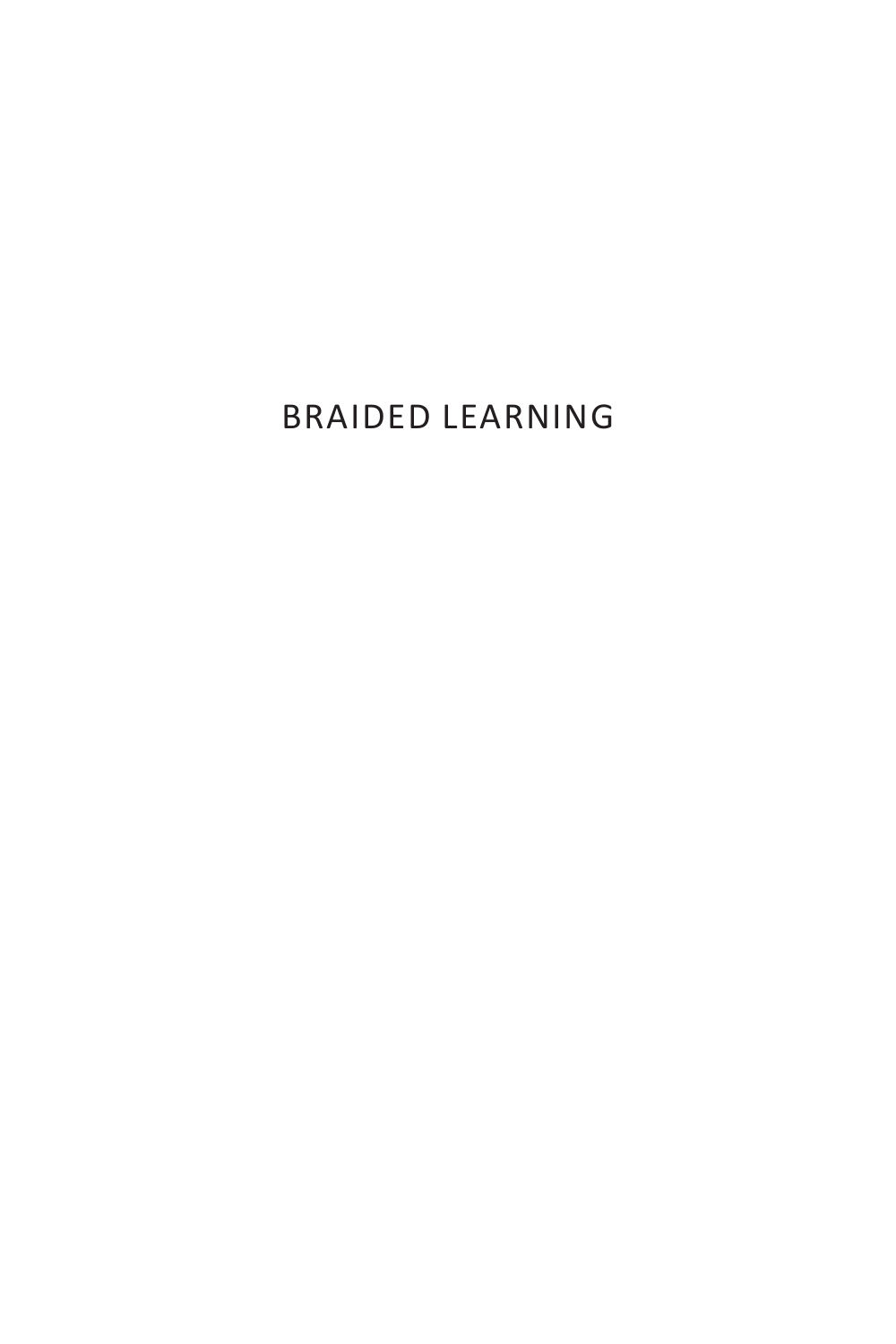# <span id="page-1-0"></span>**CONTENTS**

Acknowledgments / ix

[Introduction: Indigenous Presence / 3](#page-3-0) 

- 1 [Requisites for Reconciliation / 18](#page-18-0)
- 2 Seeing Yourself in Relationship with Settler Colonialism / 31
- 3 The Historical Timeline: Refusing Absence, Knowing Presence, and Being Indigenous / 74
- 4 Learning from Contemporary Indigenous Artists / 100
- 5 The Braiding Histories Stories / 128 *Co-written with Michael R. Dion*

Conclusion: Wuleelham – Make Good Tracks / 203

Glossary and Additional Resources: Making Connections, Extending Learning / 209

Notes / 237

Bibliography / 247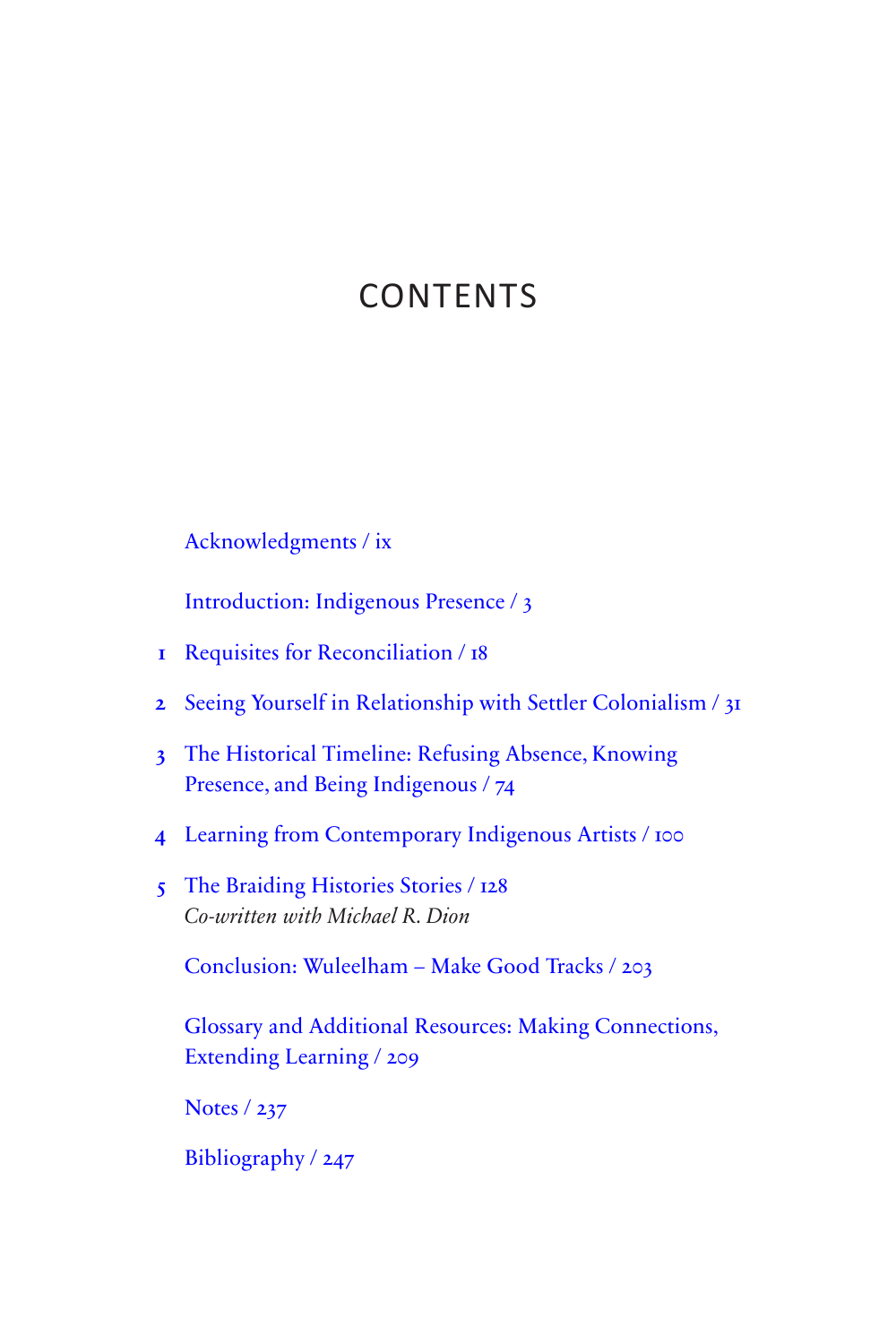Contributors / 254

Image Credits / 257

Index / 259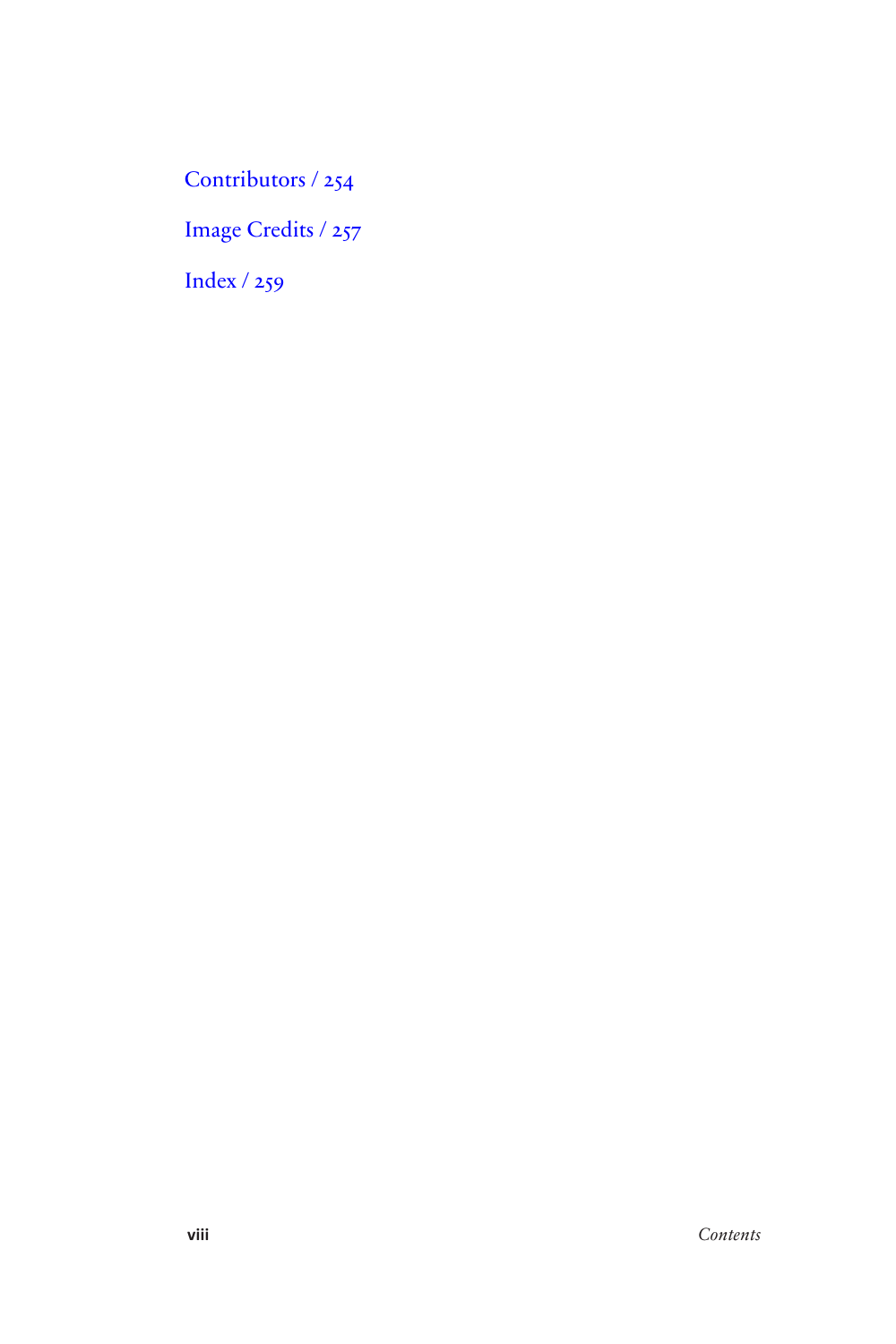# <span id="page-3-0"></span>[INTRODUCTION](#page-1-0)

Indigenous Presence

 "We can do a project about Indigenous people," the teacher said."What would you like to do?"

"I want to make a book about my community for the teachers and kids in this school because they don't know a thing about us," nine-yearold Tamara responded. "They think we live in tipis down that road."<sup>1</sup>

I tell and retell this story with purpose. It reminds me that Indigenous children and youth are aware of what people know and don't know about our histories, cultures, and worldviews. They are bothered by this lack of knowledge and want to do something about it. Ultimately, this book is for them. However, the change that Tamara and others like her are hoping to accomplish requires engagement. More specifcally, then, this book is for those who want to engage, hear, and learn from Indigenous voices telling Indigenous stories. It is about the relationship between Indigenous Peoples and settler Canadians and the ways in which colonialism informs our relationship. Illustrating Indigenous humanity, ongoing presence, and worldviews through art and story, each chapter addresses Indigenous Peoples' survival, ongoing presence, and future visions.

 century, in countries around the world, stories about Indigenous Although Tamara could not articulate it, she was responding to a reality that was purposefully created. Until the early twenty-frst Peoples positioned us as Romantic, Mythical, primitive people of the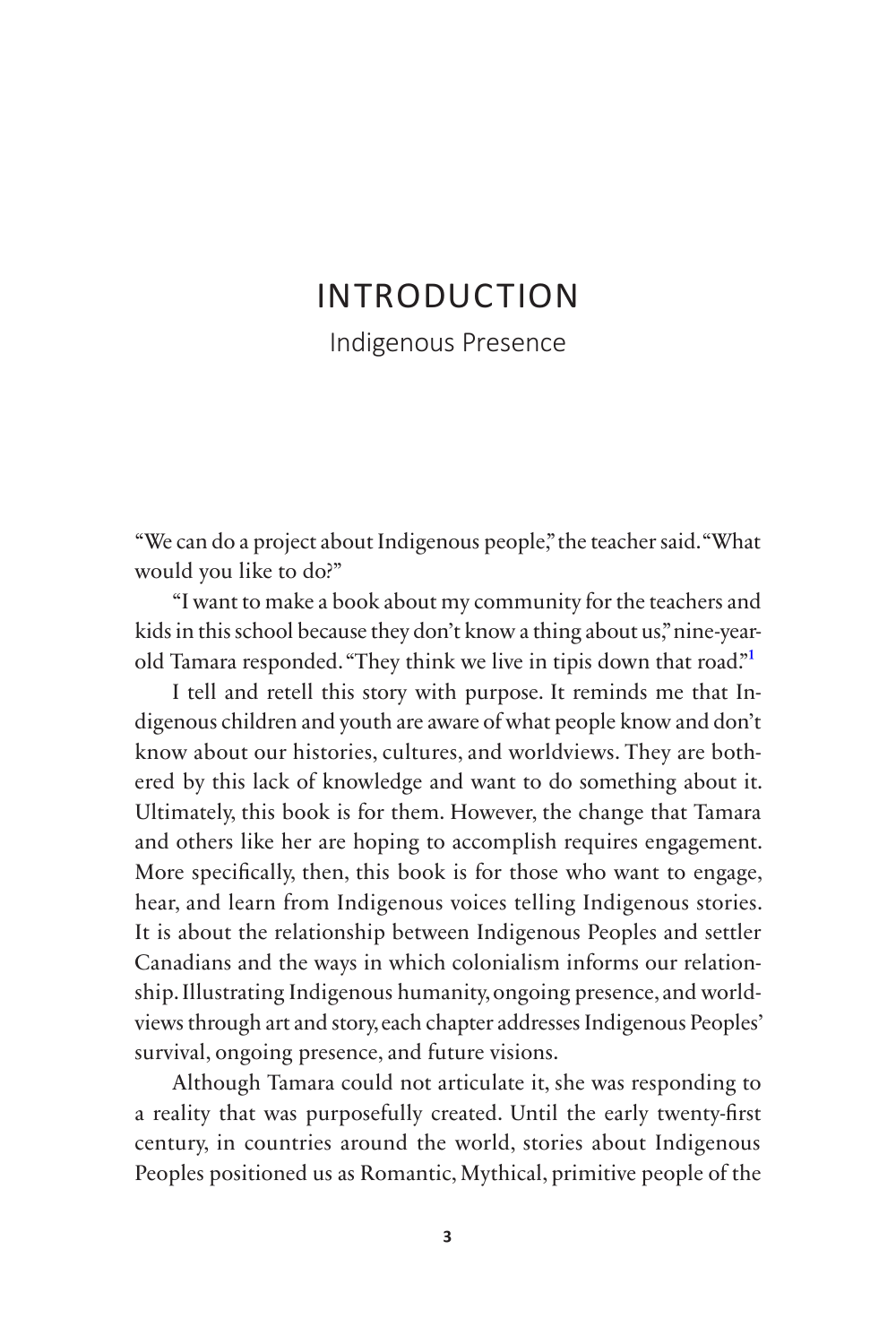and we continue to thrive. We have always known, and the United Nations Declaration on the Rights of Indigenous Peoples affirms and past.2 Sami, Maori, Cree, Inuit, Mapuche, Maasai – many people share this experience. Stories and images of us are used to produce and reproduce ways of knowing that keep us locked in the past. Dominant representations of Indigenous Peoples justify the theft of our lands and resources to generate the wealth of nation-states established on our lands, erasing our existence. In settler states, including Canada, the United States, Australia, and New Zealand, the attempted eradication of Indigenous Peoples included policies aimed at genocide. In other places, including South America, Scandinavia, and Southeast Asia, to achieve eradication, Indigenous Peoples were almost completely absorbed into the colonizing population, or wholly isolated. Yet while these policies and practices had and continue to have devastating impacts, Indigenous Peoples survive and flourish. We continue to resist and are working to re-establish our ways of living, taking care of each other and the land. Our work includes teaching others that we did not disappear. Our ways of knowing and being are legitimate, protects, our collective and individual rights, including our right to cultural practices, control of our economies, and leadership in social and political institutions.

In the current context, particularly in Canada, there is a growing interest in understanding and learning from Indigenous Peoples. This turning toward recognition of our ongoing presence has not occurred in isolation: it comes from the efforts of Indigenous leaders, activists, artists, and educators who have vigorously and unstintingly worked for needed change. Seeking to recover from the violence of colonialism, to gain access to ancestral teachings, and to recuperate Indigenous languages and worldviews, students, families, and communities advocate for the inclusion of Indigenous education in schools and sites of public education, including art galleries, historic sites, and museums, and through flm and media. The Truth and Reconciliation Commission of Canada's Calls to Action both crystallize and amplify Indigenous Peoples' demands for recognition of our ongoing presence,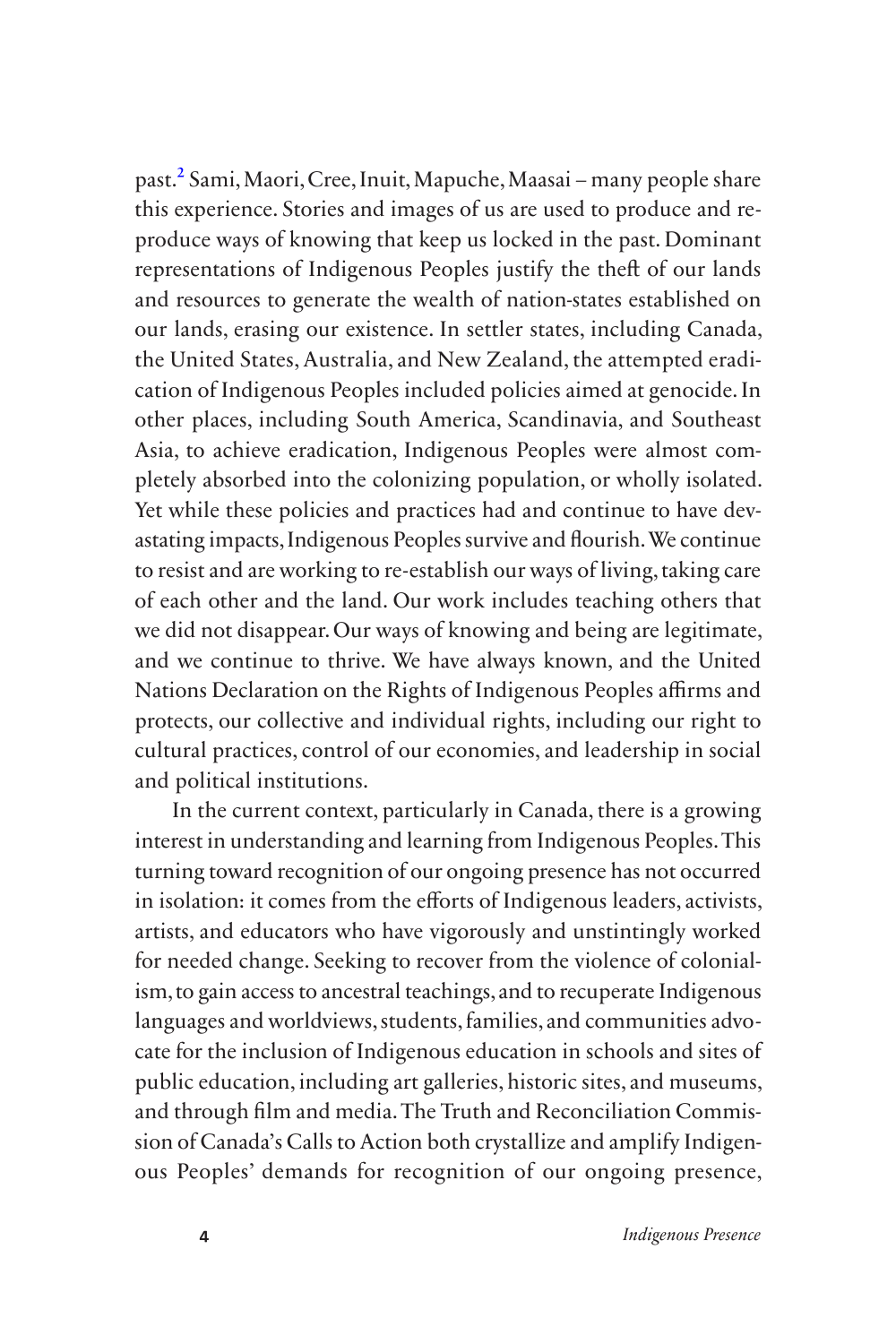concrete improvements in our access to and control of land and resources, and the right to self-determination.<sup>3</sup>

In part, this book is written in response to the Listening Stone Project: Learning from the Indigenous Education–Focused Collaborative Inquiry Initiative. As the principal researcher on this four-year project, I worked alongside Indigenous and non-Indigenous educators and community members from across Ontario. Presenting on the research brought me into conversations with local, national, and international audiences. The research focused on improving Indigenous student well-being and achievement. Findings emphasized the ongoing need for knowledge and understanding of settler colonialism and its impacts. When asked about their biggest challenge, consistently 90 to 94 percent of educators over the course of the project identifed their lack of knowledge and understanding of Indigenous people's history and culture and their fear of making a mistake when teaching.<sup>4</sup> Whether I was talking with high school students in northern Ontario, teacher candidates in Vancouver, school board trustees in Toronto, or teacher educators at conferences in Chicago or Washington, DC, I heard the same message: *We do not know the history. Even if we want to support Indigenous people, we do not know where to start. We are afraid of doing it wrong.* As part of the research, I interviewed and surveyed close to four hundred educators, and their concerns were consistent with the broader feld of research addressing Indigenous education in institutions of public schooling. Among educators, lack of knowledge is well documented.<sup>5</sup> Godlewska, Moore, and Bednasek refer to it as "cultivated ignorance or an ignorance that has been taught, learned, and embedded in the curriculum."<sup>6</sup> In this book, I am responding to what is, for me, an alarming lack of knowledge and understanding of Indigenous Peoples, our experiences, and our perspectives.

#### **Settler Colonialism and Education**

Anti-colonialism and anti-Indigenous racism call for settlers to understand the complexities of whiteness and settlement. Settler colonialism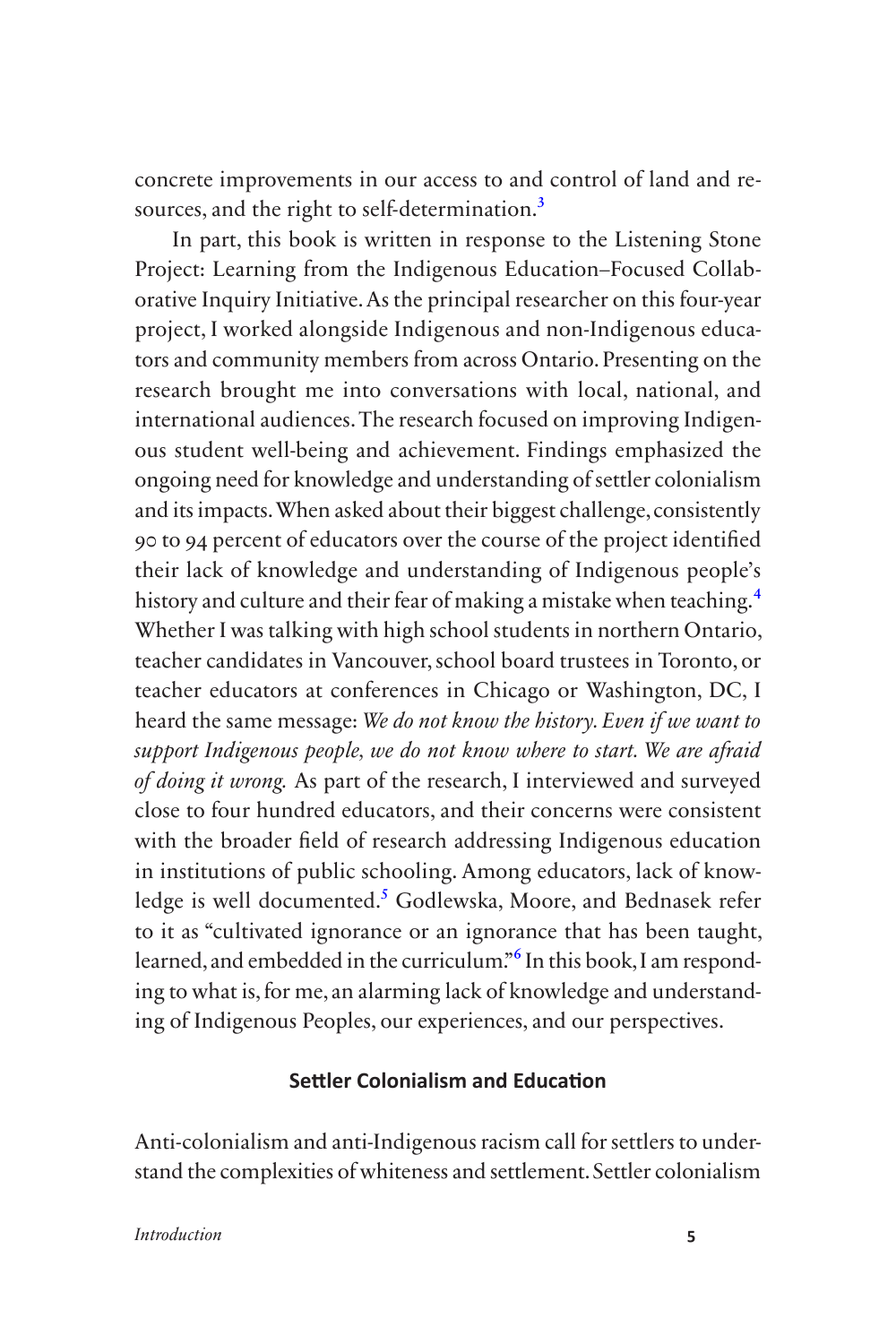occurs when colonizers come to stay and form their own governing systems, eliminating the already existing nations.7 Indigenous Peoples are pushed aside to build settler states on expropriated land. Veracini aptly identifes this as the "colonizers' demand that Indigenous populations 'go away' whether through literal/physical death or through fgurative/social forms of death through assimilation or absorption into the settler polity.<sup>88</sup> White supremacy plays a vital role in settler colonialism, as it relies on the assumption that whiteness and white ways of being are superior to Indigenous Peoples' ways of being and are therefore to be desired. It requires the Indigenous population to want to and be forced to assimilate into the settler population.

Colonialism is a structure and a process that operates at all levels in our education systems, including the hierarchical organization of schools, the competitive approach to schooling, the content of the curriculum, how curriculum is taught, and who is doing the teaching. The shortage of self-identifed Indigenous teachers in schools across Canada is well known to those working in the feld. For example, in Alberta, where the Indigenous student population is 7 percent, Indigenous teachers make up less than 1 percent of the teaching population.<sup>9</sup> The under-representation of Indigenous people in the teaching profession impacts all students. Not surprisingly, it is Indigenous students who identify it as significant.<sup>10</sup>

The most signifcant manifestation of colonialism in our schools is the near complete erasure of Indigenous Peoples, our experiences, and our perspectives. This erasure is both material (physical presence) and ideological (knowledge). Canada is a settler colonial nation-state – Indigenous land and people were colonized by the French and British, and colonization continues through government policies and practices. Settler teachers have limited knowledge of the history of Indigenous–non-Indigenous relations and treaty and traditional rights, or the current issues impacting our communities, including the loss of land, resource extraction, and imposed governing systems. This entrenched ignorance in mainstream or settler-stream education is a critical issue for all Canadians.11 Schools are colonial institutions, and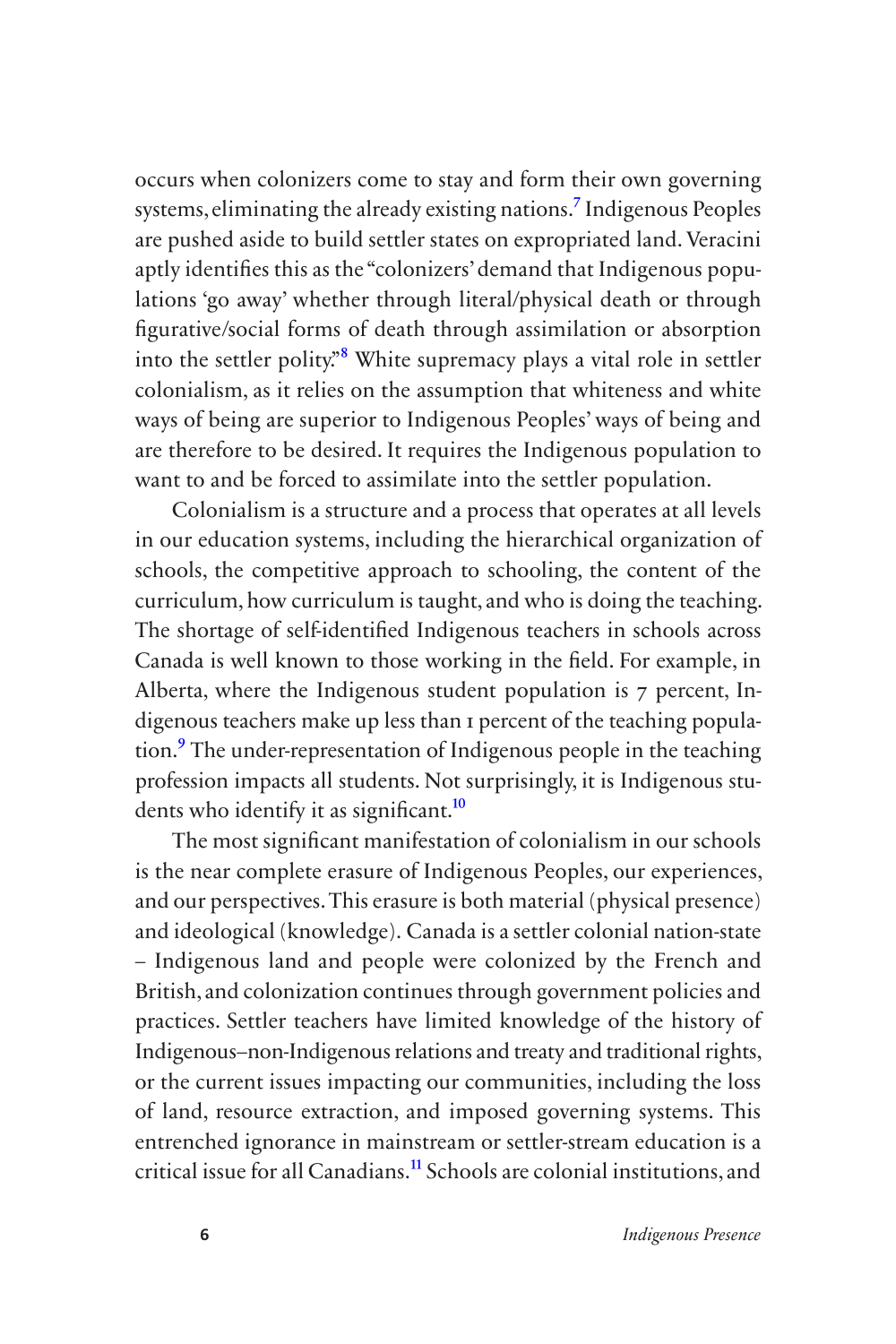teachers – like all Canadians – are impacted by what they did and did not learn in schools.

My commitment to the project of decolonizing schools is both personal and professional. I am an Indigenous educator (Potawatomi/ Lenape/Irish/French) and strongly agree with Senator Murray Sinclair, who said about the Indian residential school system, "Education got us into this mess, and education will get us out of this mess – the use of education at least in terms of residential schools – but education is the key to reconciliation."<sup>12</sup> After thirty years of work in the field of Indigenous education, I know that this is complicated. In many ways, what Indigenous people want and need Canadians to learn is what many Canadians do not want to know. Like other Indigenous educators, I am somewhat weary of the need to educate non-Indigenous people. However, as Tamara's experience, described in the frst paragraphs of this introduction, demonstrates, Indigenous people live in a relationship with non-Indigenous people. If we want new, better, more equitable and just relationships, all Canadians need a better understanding of the history that informs our relationship.

#### **Afro-Indigenous Solidarity**

I argue strongly that if you live on Indigenous land, you are in a relationship with Indigenous people. Just as strongly, I believe that how you came to live on this land matters a great deal. Not everyone or everyone's ancestors arrived by the same routes, nor did they experience the same privileges when they arrived. As important as it is to recognize diversity within the Indigenous population, it is equally important to recognize diversity within the settler population.

 occurred alongside the enslavement and forced movement of Africans. The violence and oppression experienced by Black and Indigenous Settler colonialism and the attempted genocide of Indigenous Peoples did not happen in isolation. The theft of Indigenous lands people connects us with each other. Our experiences are diferent and the same. From the time the frst Africans were forcibly brought to our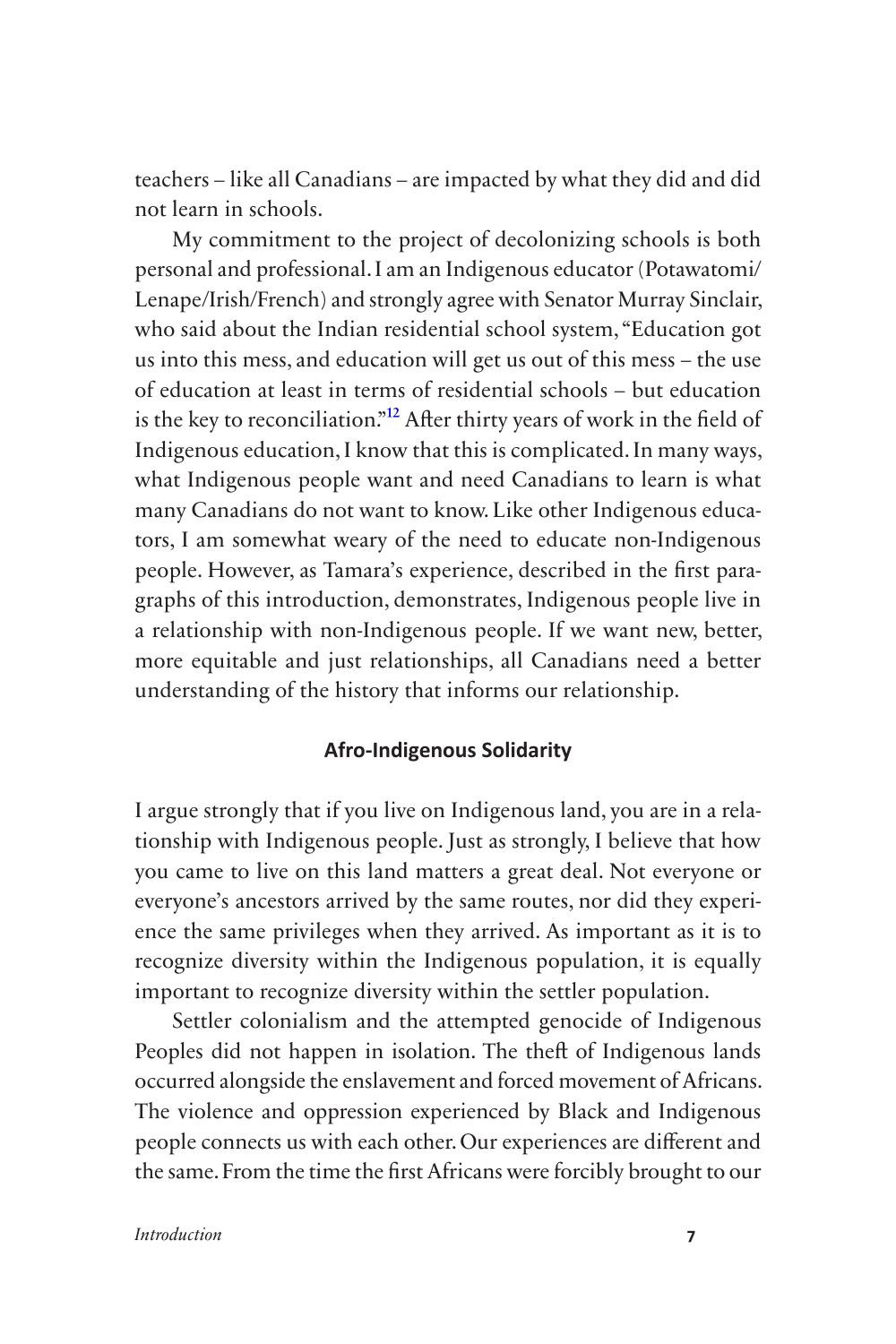land, we have had experiences of solidarity and confict. There are stories of care and protection, as well as stories of violence and discrimination perpetrated against each other. Increased knowledge and understanding of how white supremacy and settler colonialism have been used against us, and used to position us against each other, is contributing to increased commitments to Afro-Indigenous solidarity.

 over young people during the Black Lives Matter protests, doing their Black and Indigenous people are becoming increasingly committed to working together, developing deep alliances, and supporting each other's work to dismantle white supremacy. A move toward establishing deep alliances is evident in the stories of Elders watching work as protectors, and stories of Black activists bringing food to protesters and travelling to protest alongside their Indigenous brothers and sisters during the Idle No More, Wet'suwet'en, and LANDBACK protests.

Deep alliance requires deep commitment to supporting each other, refusing to compete with each other over who is more oppressed, refusing to keep our interactions at a surface level through public expressions of support or appreciation. It involves working together and learning from each other's knowledges and experiences.

These alliances are making it increasingly possible to recognize and hear the voices of Afro-Indigenous people. Identifed primarily on the basis of visible markers of their Blackness, their identities as Indigenous people have historically been silenced or erased. In learning about the experiences of Indigenous people, it is absolutely critical to hear a diversity of voices. My intention in this book is to encourage the recognition and signifcance of diference, prioritizing respectful relationships. Rather than judging each other's worthiness, it is possible to learn from and with diference.

#### **Our Perspectives**

I have been working in the feld of Indigenous education for over three decades, and I have spent considerable time thinking about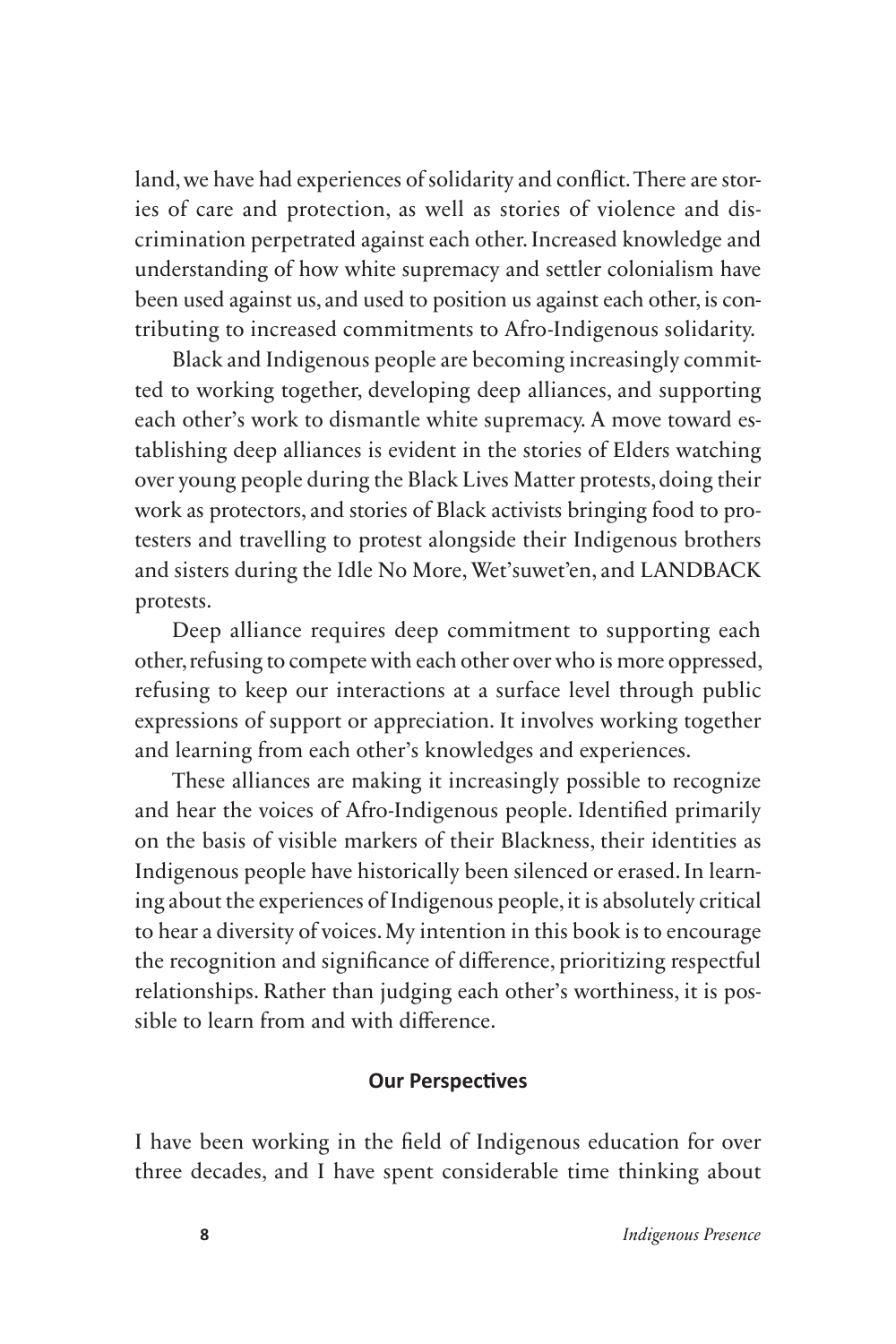questions of representation. I am particularly interested in what non-Indigenous people hear and learn from the stories Indigenous people tell. I am writing this book in collaboration with my brother Michael Dion. We grew up with our four siblings, basking in the warmth of our parents' love for each other. The shadow of colonialism eclipsed that warmth. While our father shared stories of his childhood, stories of an Irish-Catholic family leaving home and arriving in Quebec City, our mother was almost silent about her childhood experiences growing up on Moraviantown Reserve Number 47. My strongest memory from when I fnally found a way to talk with our mother about her life was her sense of insult. Her words stay with me: "They judged us incapable, as if we did not know how to take care of ourselves and our children." The disdain she expressed toward those who judged refected a deep sense of pride in her own and her family's capacities to take care of themselves and each other.

Michael and I began writing together in the early 1990s. At the time, I was an elementary school teacher and Michael was working in downtown Toronto restaurants. We had many conversations about being Indigenous and what it was like growing up in a small southern Ontario city, living with anti-Indigenous racism that was not, at that time, even identifed as racism. I shared with Michael my experiences as a teacher, including the time I was assisting one of my English as a Second Language students in her history class and heard the teacher say, in reference to the building of the railroad across the western plains, "It was no problem – there was nothing out there but some bufalo and a few hundred Indians." When I told Michael about my children – his nieces and nephew – coming home with images of Indians dressed in buckskin and feathers, we started to discuss the idea of writing about Indigenous people. We wanted to share our stories, to provide readers with opportunities to learn, from our perspective, what it means to be an Indigenous person in Canada. The words of that history teacher still sting, and I know he was not the only one. His words are emblematic of teachers' lack of knowledge and, consequently, students' lack of learning opportunities.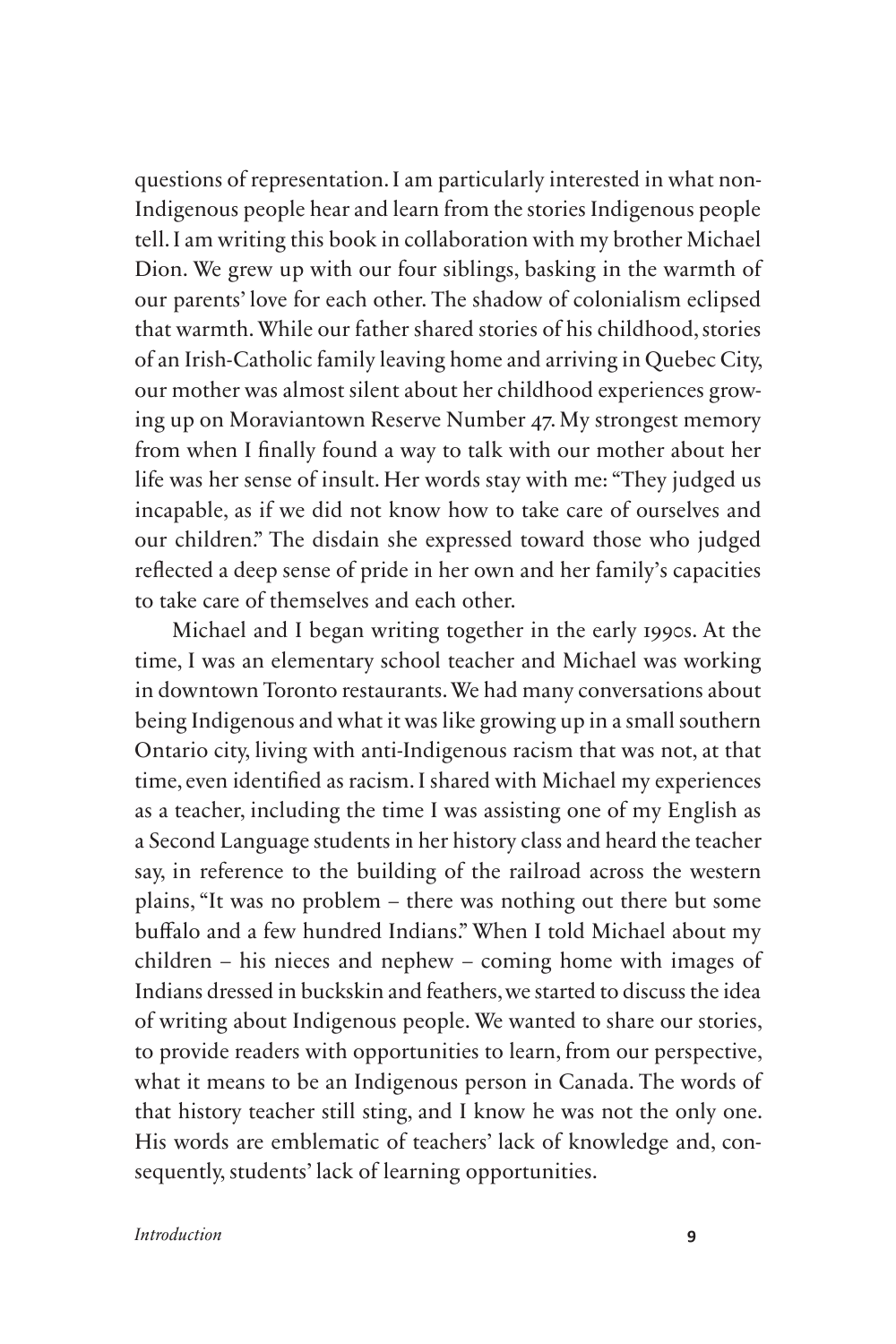#### **Why Art and Story?**

 with Indigenous literature. At the start of each academic year, I ask In his book *Why Indigenous Literatures Matter*, Daniel Heath Justice writes,"Story makes meaning of the relationships that defne who we are and what our place is in the world; it reminds us of our duties, our rights and responsibilities and the consequences and transformative possibilities of our actions."<sup>13</sup> In my teaching and research encounters, I have come to know that many Canadians are unfamiliar students in my university classes if they have ever read a book by an Indigenous author. Students report that while they have all read Shakespeare, many have read Hemingway, and some have read Margaret Atwood, very few have read a book written by an Indigenous author. More than once I have heard, "I didn't even know that Indigenous people write books." Heath Justice echoes Indigenous storytellers – King, Momaday, Archibald, Vizenor – who, informed by centuries-old storytelling tradition, recognize the centrality of story for making meaning of our lives.14 Heeding their words, my brother and I are sharing our stories with intention. We agree that the stories we hear and do not hear – the stories we tell and do not tell, about ourselves and each other – matter a great deal.

My faith in the power of story comes from my experience and my understanding of the use of stories as teaching and learning tools within Indigenous cultures. Sitting around the supper table afer the plates were cleared, around the campfre, or waiting for the clothes to dry at the laundromat, my parents told stories. Some of the stories were about fond memories, difficult times, or loved ones. Mom's stories were usually about the exciting and amusing events of the day. I appreciated listening to the stories as much as my parents enjoyed telling them. The stories were a form of entertainment, but they were also much more. The stories provided me with a sense of belonging and purpose, an understanding of my connections. They taught me about who I am and about the importance of respect for and responsibility to my ancestors, myself, my family, and all living things.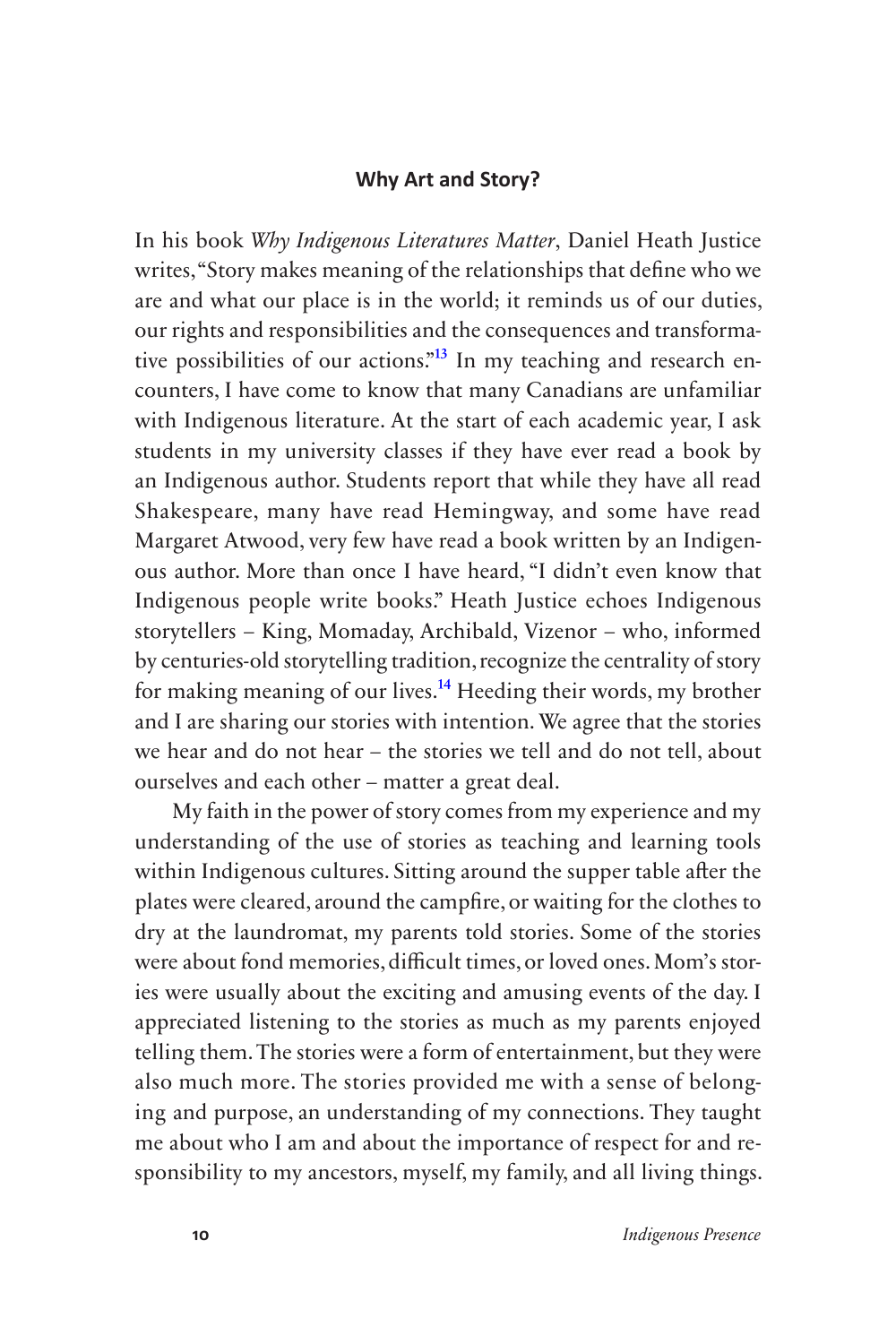They inspired feelings of confdence and belonging that nurtured my spirit and my capacity for action.

 we are, in some respects, asking our readers to become "hearers" with listening is an active role that must be deliberately accepted. An interest in or a concern with the story is not sufficient; members of a listen-In our writing, Michael and I draw on Indigenous storytelling practice. As we write, we are conscious of our responsibilities as tellers, and we recognize the signifcance of establishing a relationship with our readers. Within an oral practice, "storytelling implicates the listener [reader] into becoming an active participant in the experience of the story."15 Jo-ann Archibald of the Stó:lō Nation describes the synergistic interaction between storyteller, listener, and story as a critical storywork principle.<sup>16</sup> The relationships between the teller, the listener, the text, and the meanings they co-construct within the storytelling context is for us part of the potential power of storytelling. Although this book provides access to our stories through reading, the responsibilities of listenership. Within Indigenous storytelling traditions, careful attending is the responsibility of the audience. Archibald (2008) writes that it is vital to listen and then to go away and think deeply about the meanings of the story. She reminds us that ing audience must be willing to do the work of listening.

 document how Indigenous people draw on ancestral teachings to These elements matter to the story being told and the story being heard. Michael and I write stories that invite readers to lean in, hear, and make their meanings. We document the diversities and complexities of Indigenous people's lives. We include our meaning-making experiences of and responses to the sufering and profound losses brought about by settler colonialism. Just as importantly, the stories survive and thrive. Writing ourselves into the story and sharing our meaning-making creates space for readers to see themselves in the story and to make their meaning as part of the process. We take our demands on readers seriously and recognize "the need to speak clearly and truthfully, the need to understand that when you speak, you are calling upon others to commit time and attention."<sup>17</sup> This understanding of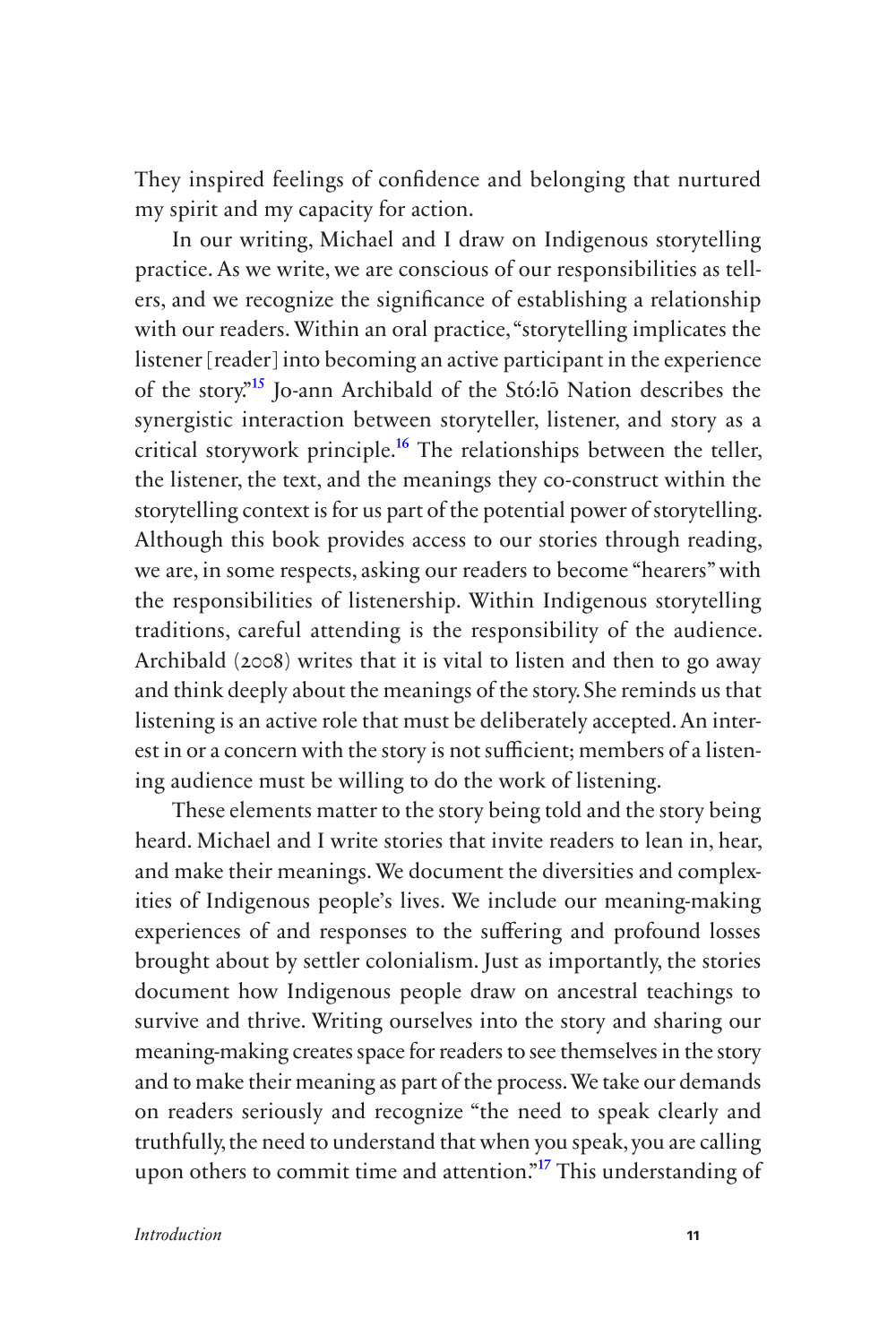the responsibilities that go along with being storytellers informs our writing. Michael and I are co-writers of the Braiding Histories stories that appear in Chapter 5. He provided writing and editing support to the settler Canadians whose stories appear in Chapter 2. He is also a writing mentor and editor for me.

Chapter 4, "Learning from Contemporary Indigenous Artists," was completed with assistance from Sara Roque. In her position as Aboriginal Arts Officer at the Ontario Arts Council, Roque played a critical role in supporting emerging Indigenous artists. Her knowledge of contemporary Indigenous art contributed to the organization and selection of artists featured in Chapter 4. It is further informed by my daughter Vanessa Dion Fletcher. Vanessa is a mid-career artist, and my learning about artistic creation comes in large part from my conversations with her about what it means to make art. While I had been including visual art in my teaching for some time, Vanessa helped me understand the way art works as a teaching and learning strategy. "My art is a response to questions that I am thinking about – I don't necessarily know what those questions are until I am fnished the work.<sup>"18</sup> This conversation made me realize that, in part, art is an invitation to observe and experience the artist's process. Thus, I understand engaging with art as an observational and experiential teaching and learning exchange. The images in Chapter 4 are meant to be looked at and talked about before, during, and afer reading the stories that accompany the images.

#### **Indigenous Pedagogy**

Stories have always been valued within Indigenous cultures as a means of teaching and learning. Stories are not just entertainment but power. They refect the deepest, most intimate perceptions, relationships, and attitudes of a people and can be used to bring harmony and balance to all beings that inhabit their nation's universe.<sup>19</sup> Within Indigenous conceptions of story and history, the concern is not with a chronological telling of events; history is neither linear nor steeped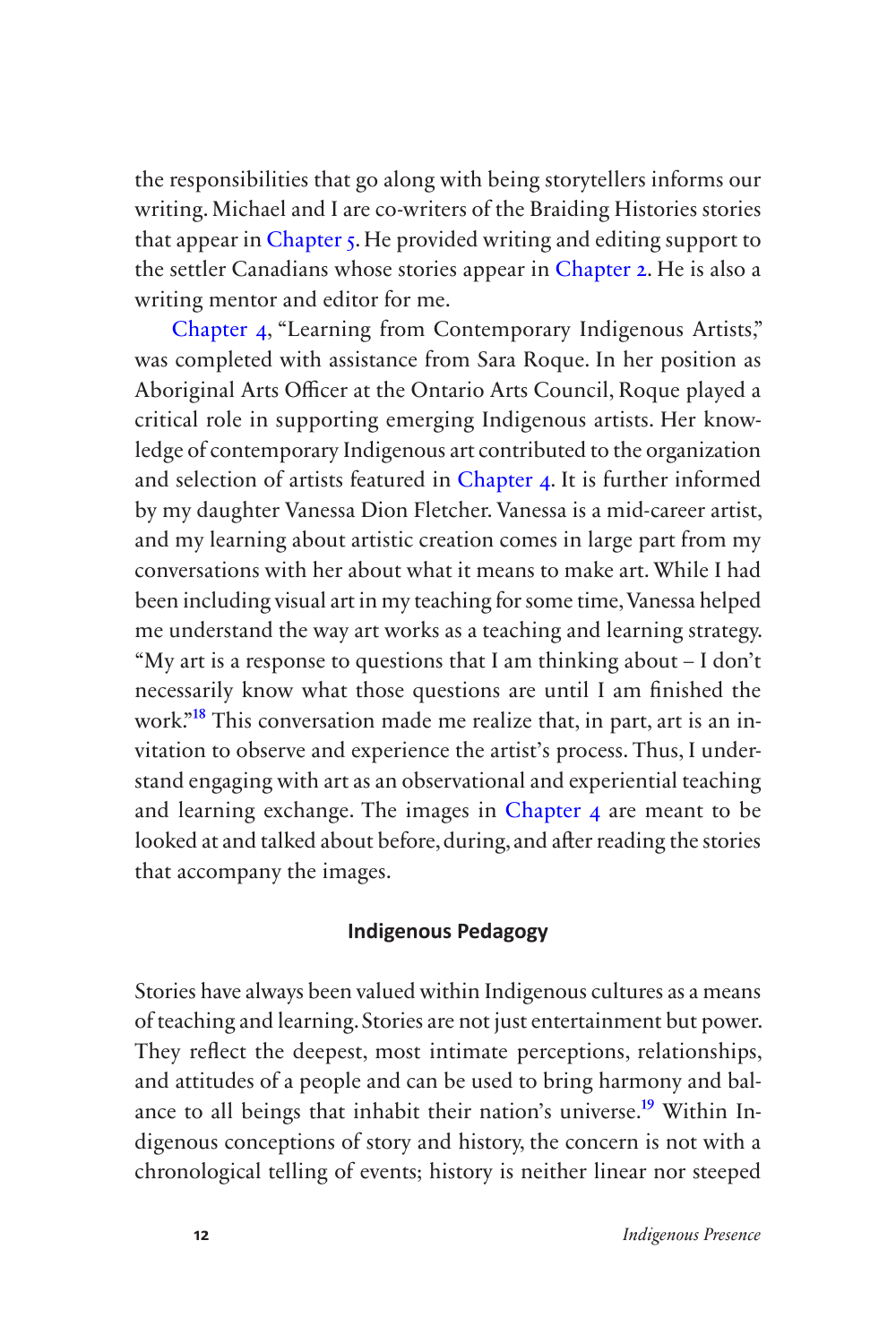in notions of social progress and evolution.<sup>20</sup> As Vine Deloria Jr. of the Sioux Nation has written, "The nation's stories refect what is important to a group of people as a group. Historical events were either of the distant past and regarded as such or vivid memories of the tribe that occupied a prominent important place in the people's perspective and understanding of their situation."21 Michael and I are sharing stories that are "vivid memories" of events that occupy a prominent place in our perspective and understanding of our situation. These texts inform and refect who we are and our experience of being Indigenous in Canada.We are sharing with good intentions and hoping to engage readers in learning from the stories we tell. We aim to expand and deepen readers' understanding of Indigenous people, of themselves, and of themselves in relationship with Indigenous people.

This book is framed by my understanding of Indigenous pedagogies. My interest in pedagogy is rooted in my desire to understand how and what people learn, what gets in the way of learning, and how to accomplish teaching and learning that contributes to well-being. In my work within Indigenous education, I have come to know and value Indigenous approaches, including story, observation, and experiential learning. The stories in this book are meant to be experienced, refected on, questioned, talked about, and talked back to. Visual art is included to recognize the work of contemporary Indigenous artists and their contribution to disrupting the dominant narrative. Importantly, I know that images portraying Indigenous people as Romantic, Mythical people of the past continue to circulate in the public domain, signifcantly contributing to what and how people "know" about Indigeneity. The work of the artists disrupts those narratives and gives access to alternative ways of knowing ourselves and each other.

#### **About Positionality**

In a traditional storytelling setting, there is a connection between the storyteller and the story listeners. Speakers and listeners have a shared understanding of their responsibilities. Furthermore, they are speaking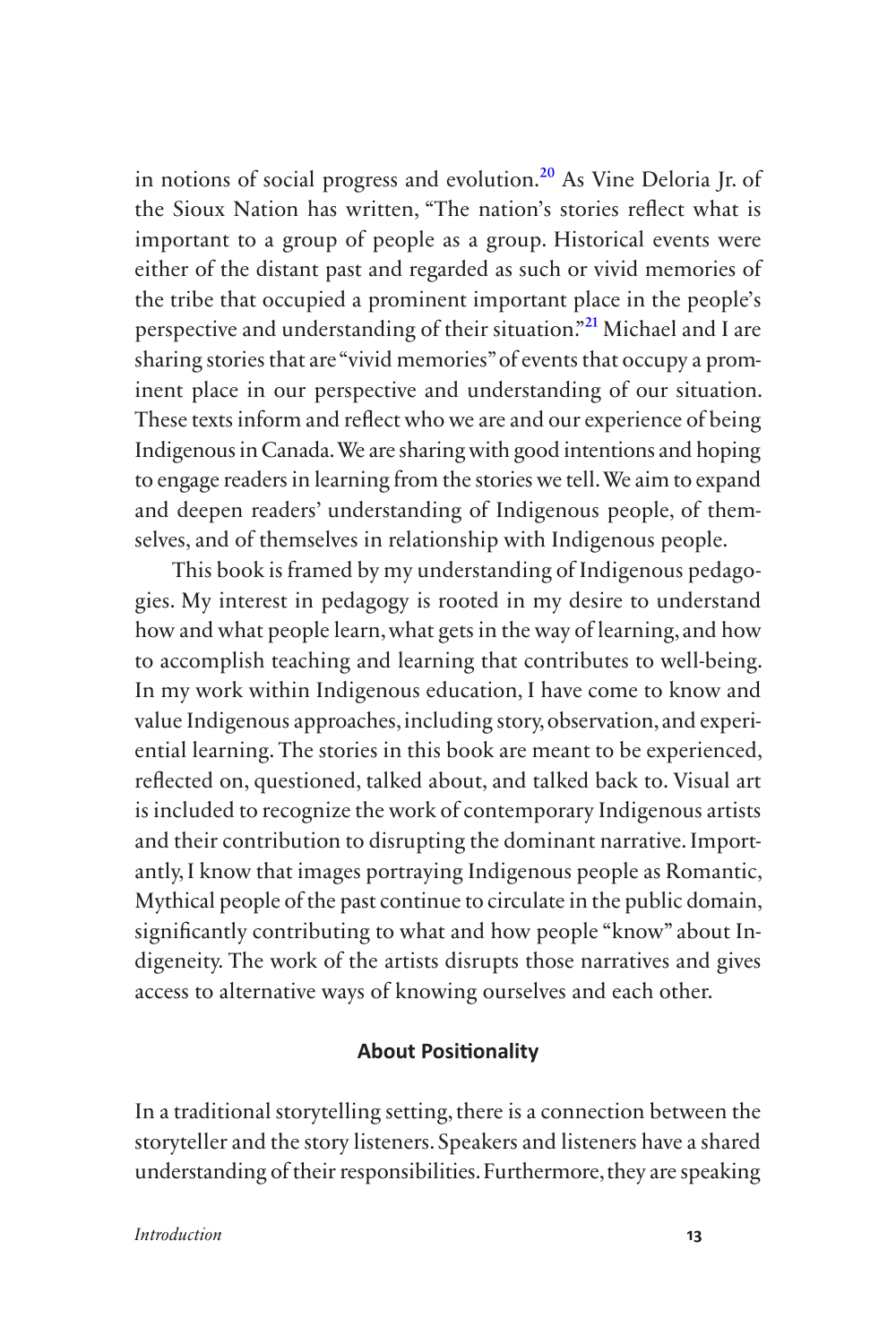themselves and their listeners inside a "mutual belief space."<sup>23</sup> Kimberly and listening from a collective body of shared knowledge.<sup>22</sup> In her discussion of cross-cultural/cross-racial oral events, Jocelyn Donlon suggests that when crossing cultural and racial boundaries, tellers risk fnding listeners who do not share their "critical beliefs" – that is, beliefs that contribute to accomplishing understanding between Blaeser explains the challenges Indigenous writers confront:

In their work, they ofen fnd themselves negotiating against the authority of the very written tradition in which they are engaged: challenging the rules of writing, challenging the truth of historical accounts, challenging the privileging of text. Their work ofen rewrites, writes over, writes through, writes diferently, writes itself against the Western literary tradition. Native writers often tell a different story, tell it from a diferent perspective, from a diferent worldview. They challenge the reigning literary conventions and the enshrined styles of writing both in principle and in practice.<sup>24</sup>

Michael and I write from this position, with the realization that our readers may not be familiar with our approach. What is more, it may feel alienating. We encourage readers to hear the story being told, to not interrupt the storyteller in order to absorb and respond to the whole of the story, to make their meaning within the context of their lives. We also realize that readers may need additional information and may want to check facts and get names, dates, and defnitions; a glossary therefore provides details, background information, and links to additional resources to extend learning.

#### **More about the Chapters**

All of the chapters in this book draw on Indigenous theories of teaching and learning. Relying on art and story, my intention is to cultivate relationships between readers and storytellers, between readers and artists. While [Chapters 1](#page-18-0) through 3 work best read sequentially, in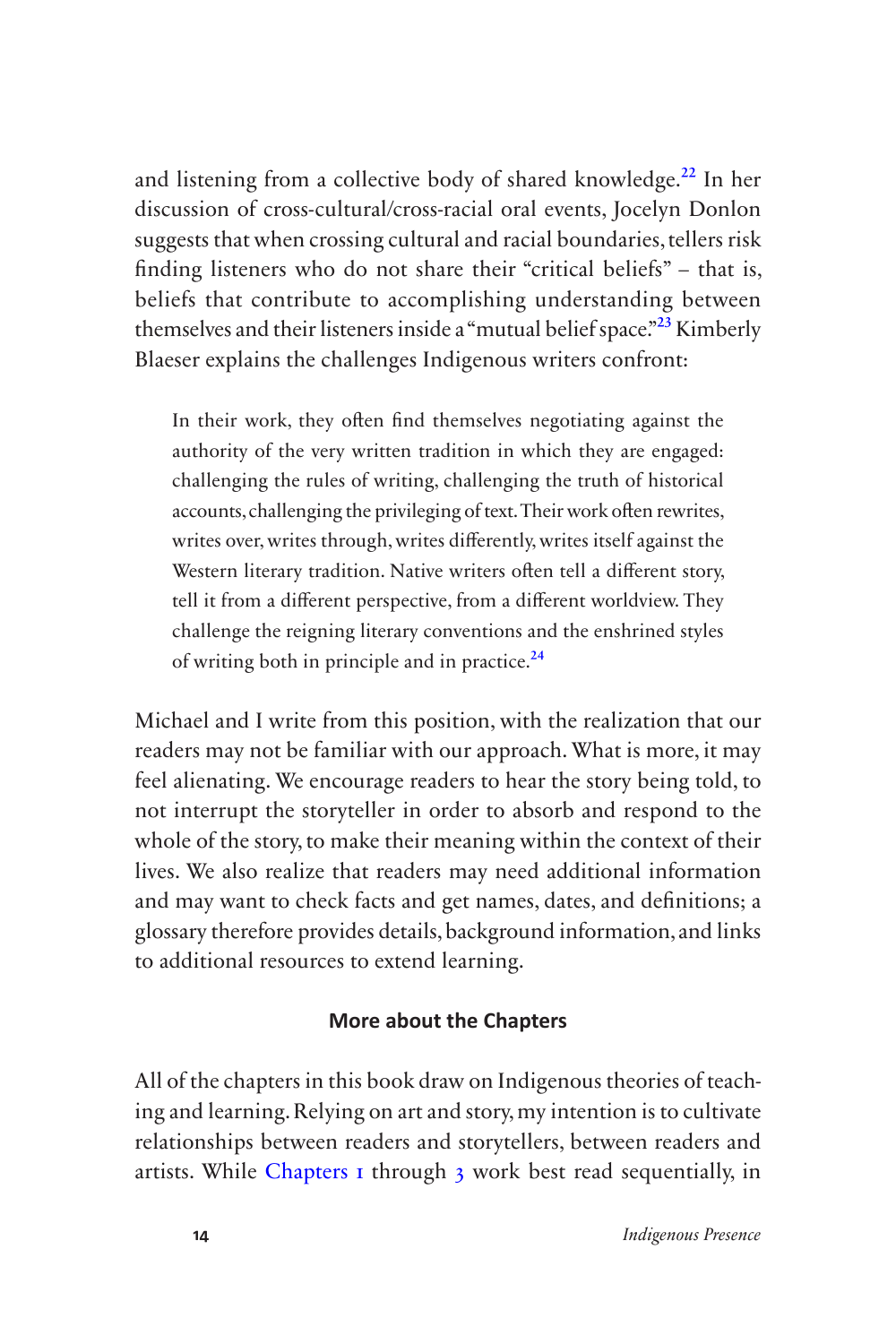Chapters 4 and 5 readers are invited to move back and forth between art and story. The glossary and additional resources at the end are intended to be used throughout the reading of the book.

[Chapter 1](#page-18-0) sets the context for the book, with a discussion of the growing awareness on the part of many Canadians that Indigenous Peoples, our experiences, and our perspectives are relevant to all people living in Canada. Utilizing the "Perfect Stranger" concept introduced in *Braiding Histories*<sup>25</sup> I describe a shift in people from being comfortably unaware to uncomfortably aware of how much they don't know and their emerging realization that they want and need to know more. I introduce "Requisites for Reconciliation," including Implication, Investment, Shared Interest, and Impact, explaining how prior learning cultivates a particular stance necessary for reconciliation to happen in respectful ways. The chapter prepares readers for engaging with the content of the book.

In Chapter 2, three settlers share their stories of coming to see themselves in relationship with Indigenous people. Libby Stephenson, Sheyfali Saujani, and Joe Wild each share their experiences and struggles with understanding what was missing from their knowledge of being Canadian. In the telling of their stories, they address issues and concerns, including appropriation, stereotypes, fear, anger, and guilt. This chapter refects the work required to recognize implication and responsibility.

In Chapter 3, I tell the history of Indigenous–non-Indigenous relationship as a cohesive narrative that can be read from beginning to end. I frame the chapter with my questions about what happened in the relationship between Indigenous people and newcomers, from frst contact to today. Refecting on what I learned in school and the confusion I felt about being Indigenous, the chapter focuses on the dominant narrative of Canadian history and what was missing from that narrative. I address how Indigenous Peoples, initially friends and allies of the newcomers, became the "Indian problem," and how the reserve system, the Indian Act, and residential schools were a response to the problem. The fnal section addresses recuperation and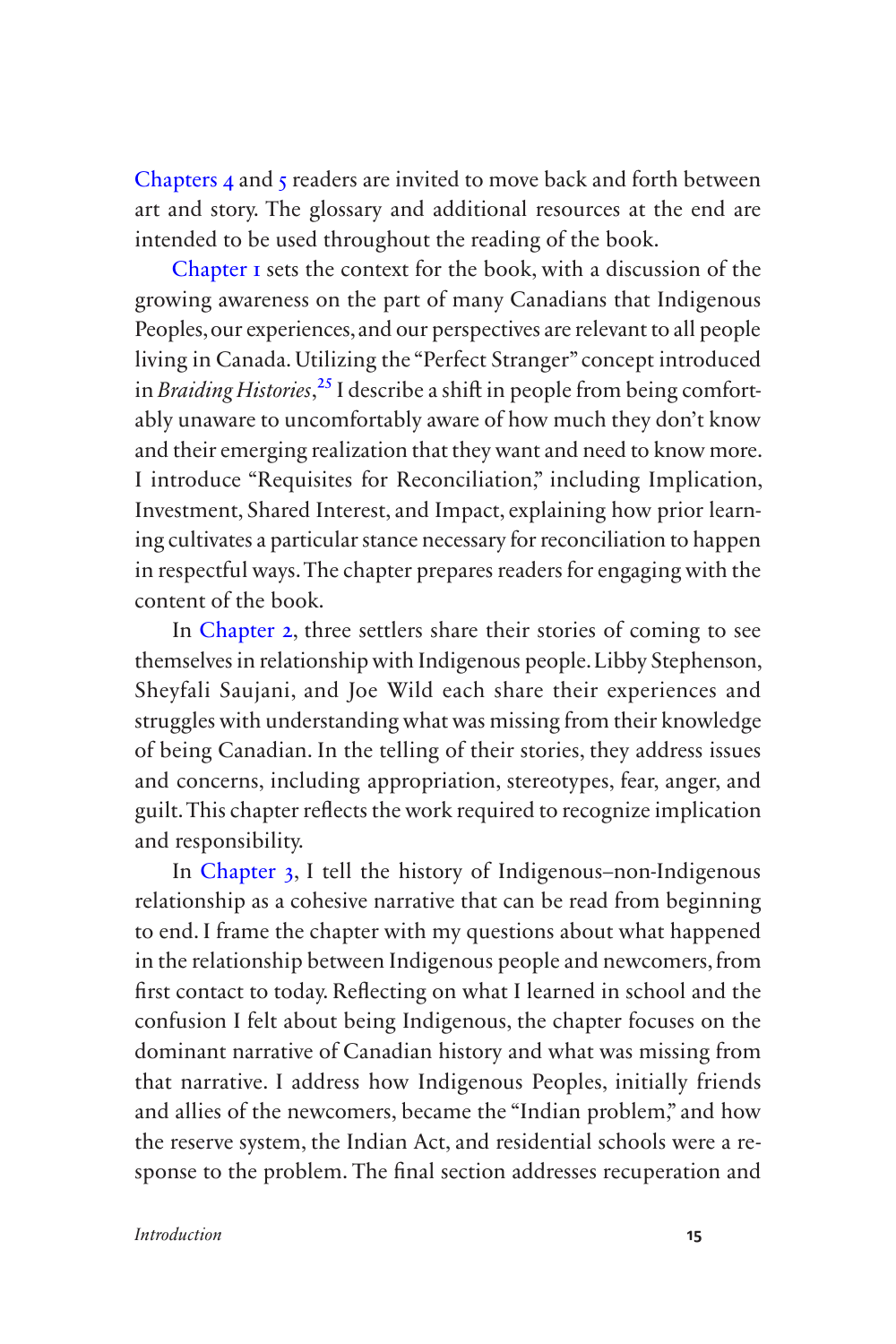resurgence, including a response to the 1969 White Paper, the birth of an imposed state authority. However, our political diference has of the National Indian Brotherhood, and the ongoing resistance movement. This is a story told in broad strokes. It is my story of coming to understand what happened and why Indigenous Peoples, who once had sovereignty over our lives and territories, now live under the rule not been erased and continues to live on.

 Inspired by the of-quoted words of Métis leader Louis Riel,"My ings to make sense of and contribute to knowledge and understanding Topics include residential schools, child welfare, land, community, people will sleep for 100 years, but when they awake, it will be the artists who will give them their spirit back,<sup>326</sup> Chapter 4 uses the work of contemporary Indigenous artists to expand on crucial issues and concerns introduced in Chapter 2. Through their artistic practice, many contemporary Indigenous artists are drawing on ancestral teachof history.Chapter 4 includes images that inspire engagement, provoke questions, and initiate learning. Drawing on both the artists' statements and discussions with educators and art critics, each image is followed by three to four paragraphs of text that provide readers with opportunities to engage deeply with ideas introduced in the artwork. and Indigenous language, worldviews, and family relationships.

 maskwa, and Audrey Dion, addressing both early contact and the Chapter 5 is a collection of stories that provides opportunities for readers to engage with the specifc impacts of colonialism on Indigenous people's lives. As a collection, titled "The Braiding Histories Stories," these stories focus on individual people, showing how policies and practices impacted individuals, their families, their communities, and their nations. For example, while many Canadians know about the building of the railroad, they do not understand how the need for control of land on the Prairies is implicated in the starvation of the Cree and their forced removal to reserve land. This chapter includes previously published stories about Shawnadithit, Mistahiimpacts of disease, overhunting, and the Indian Act.<sup>27</sup> It includes stories about a post-secondary Mi'kmaq youth, a mother of mixed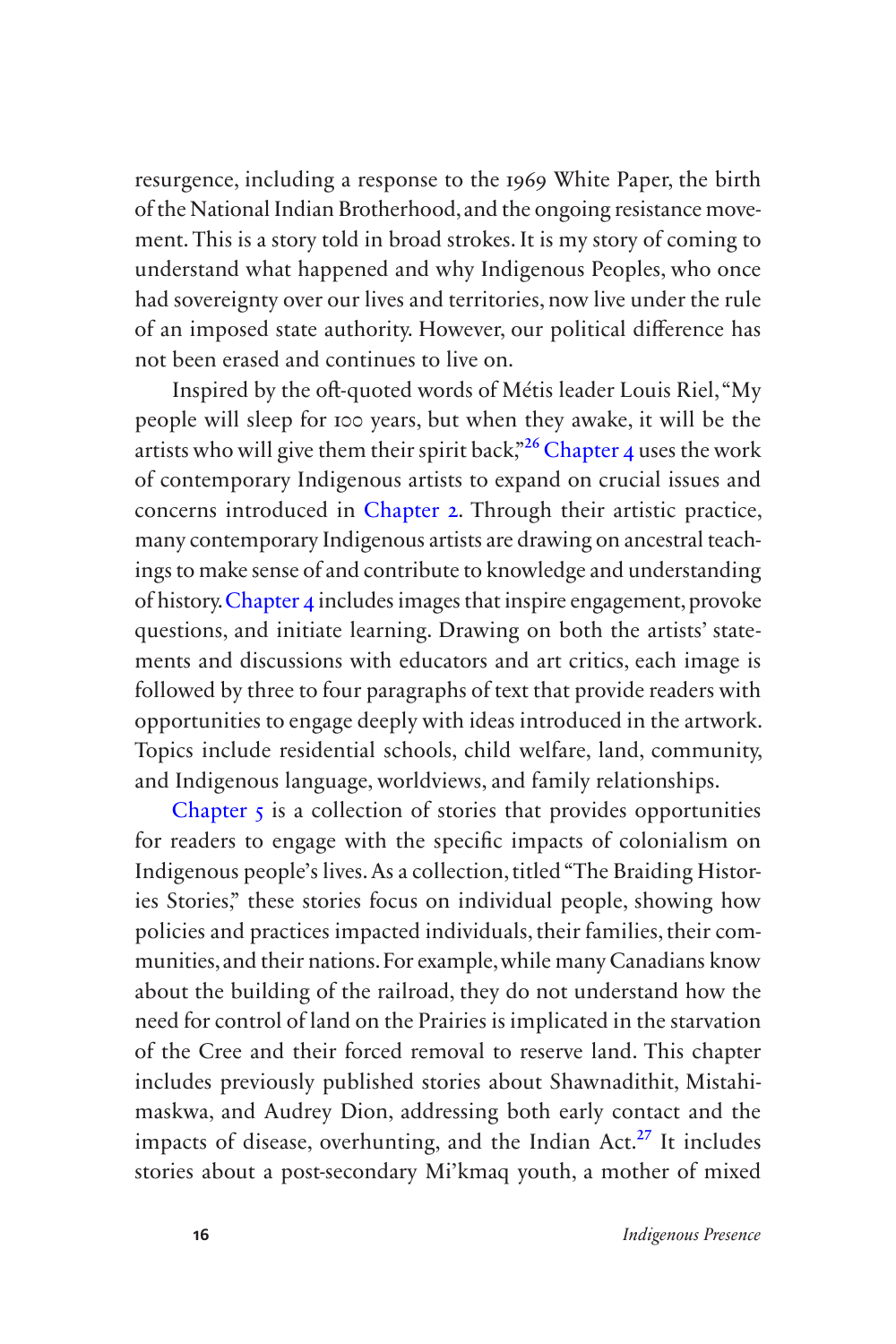Indigenous/non-Indigenous ancestry, a Black-Indigenous educator/ activist, and an adult artist/educator.

The conclusion provides a summary and review of the critical issues addressed in the book, and a discussion on next steps. Returning to the requisites for reconciliation introduced in [Chapter 1](#page-18-0), it highlights some signifcant changes achieved since the fnal report of the Truth and Reconciliation Commission was published and challenges readers to consider their roles and responsibilities in accomplishing new and better relationships with Indigenous people and all of creation.

Informed by my understanding of Indigenous pedagogy, this book relies on theories of learning that put relationship, responsibility, and respect at the centre. I appreciate that readers may need specifcs about some of the key events, concepts, policies, and practices referred to. The expanded glossary and additional resources at the end of the book provide these details. Each entry begins with a quote from the book, putting the term or concept in context, followed by a defnition and detailed description, as well as background information and additional resources to extend learning.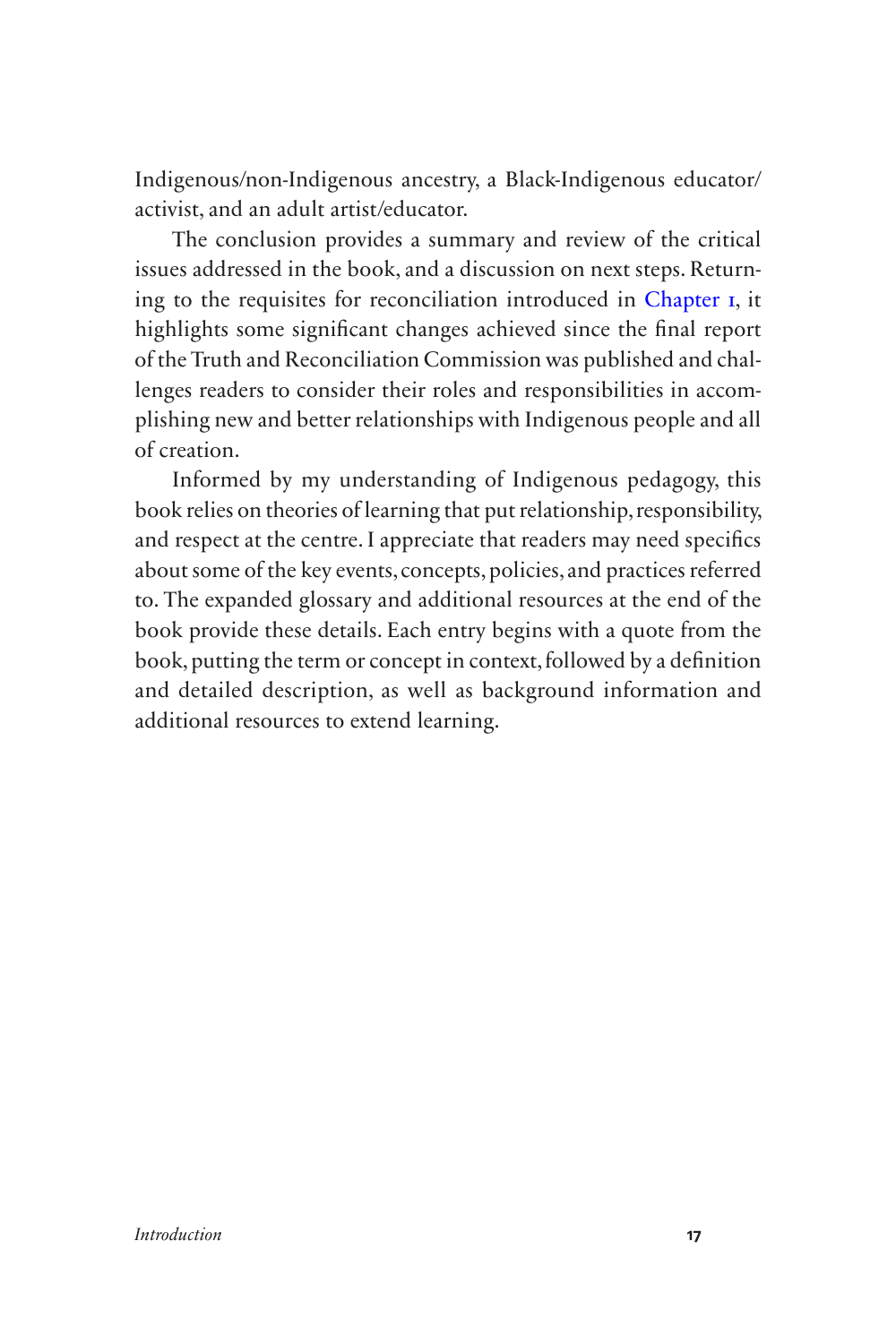# **1**

# <span id="page-18-0"></span>REQUISITES [FOR RECONCILIATION](#page-1-0)

A group of high school students are on a twelve-day canoe trip in Algonquin Park. The students attend a private school, and most are from upper-middle-class families. They are almost exclusively white. It is early in the term, but the students have been together long enough to have learned a little bit about each other. In particular, they know that one of their classmates is Indigenous. It is Day 5 of the trip and the fifth straight day of rain. The sixteen students and their two teachers have stopped for lunch. They have paddled to shore and are sitting in their canoes, trying to stay warm. Brenda turns to Niki and asks,"Niki, don't you know how to do a rain dance or something to make it stop raining?" When Niki turns toward her teachers, they turn away. Niki responds with a deep sigh of exasperation and the moment passes. However, for Niki and for her teachers, the question, the asking, and the turning away never pass.

 less than pleasant experience in the natural environment. When Niki Brenda's question, premised on stereotypical ways of knowing, exposes her lack of knowledge, creates discomfort, and, though likely unintentionally, causes harm. It imposes an expectation and a responsibility on Niki, as if – by virtue of her status as an Indigenous person – she is in some way responsible for providing a solution to the group's turns to her teachers for assistance, the teachers, who know enough to know that the question is problematic, turn away, pretending that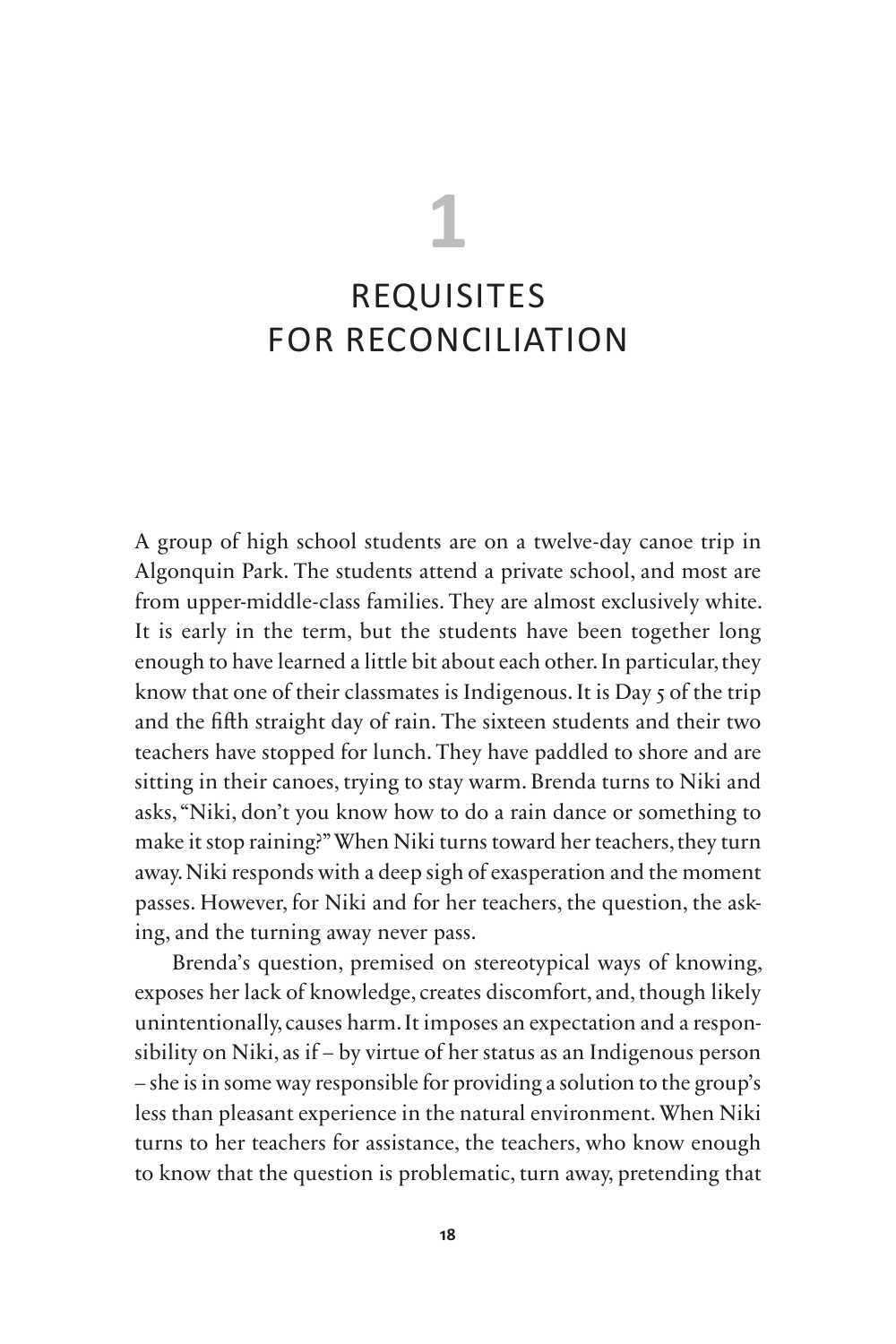they didn't hear. In turning away, they abandon their responsibilities to both Niki and Brenda. Brenda's question draws attention to Niki's diference with no consideration for her diference. For me, the signifcance of this exchange is not whether we can tolerate the asking of such questions but whether we can recognize the teaching and learning potential of such questions, work through our discomfort, and refect on what they reveal. Might an understanding of what is at stake when we turn away motivate a turning toward?

#### **Recognizing and Working Through Discomfort**

 "I can't teach this content, I know nothing about Indigenous people, I During the past thirty years, my teaching and research have focused on identifying and understanding how to engage Canadians in teaching and learning from Indigenous people's experiences and perspectives. When I started this work, I wrote about resistance, identifying what I called the Perfect Stranger position.<sup>1</sup> In my experience, educators, like many Canadians, positioned themselves as perfect strangers, telling me, have no Indigenous friends, I didn't grow up near a reserve, I didn't learn anything when I was in school. I am a perfect stranger to Indigenous people."2 I wrote about the allure and enticing nature of this position, explaining how it is ultimately an avoidance tactic. If you are a perfect stranger to Indigenous people, you have no responsibility for doing the work required to accomplish justice and equity in the relationships between Indigenous and non-Indigenous people. In this book I am responding to a hopeful shif – what I am calling the Not-So-Perfect Stranger*.*This shif refects a signifcant move – rather than turning away, many Canadians are turning toward, wanting to know, wanting to understand, and asking,"If this has something to do with me, how do I make sense of it, what do I need to know, what am I to do?"

This turning has potential and thus interests me a great deal. As much as I want to celebrate it, I want, more importantly, to understand, learn from, and respond to the questions and concerns people have as they engage with the challenge of working through<sup>3</sup> the history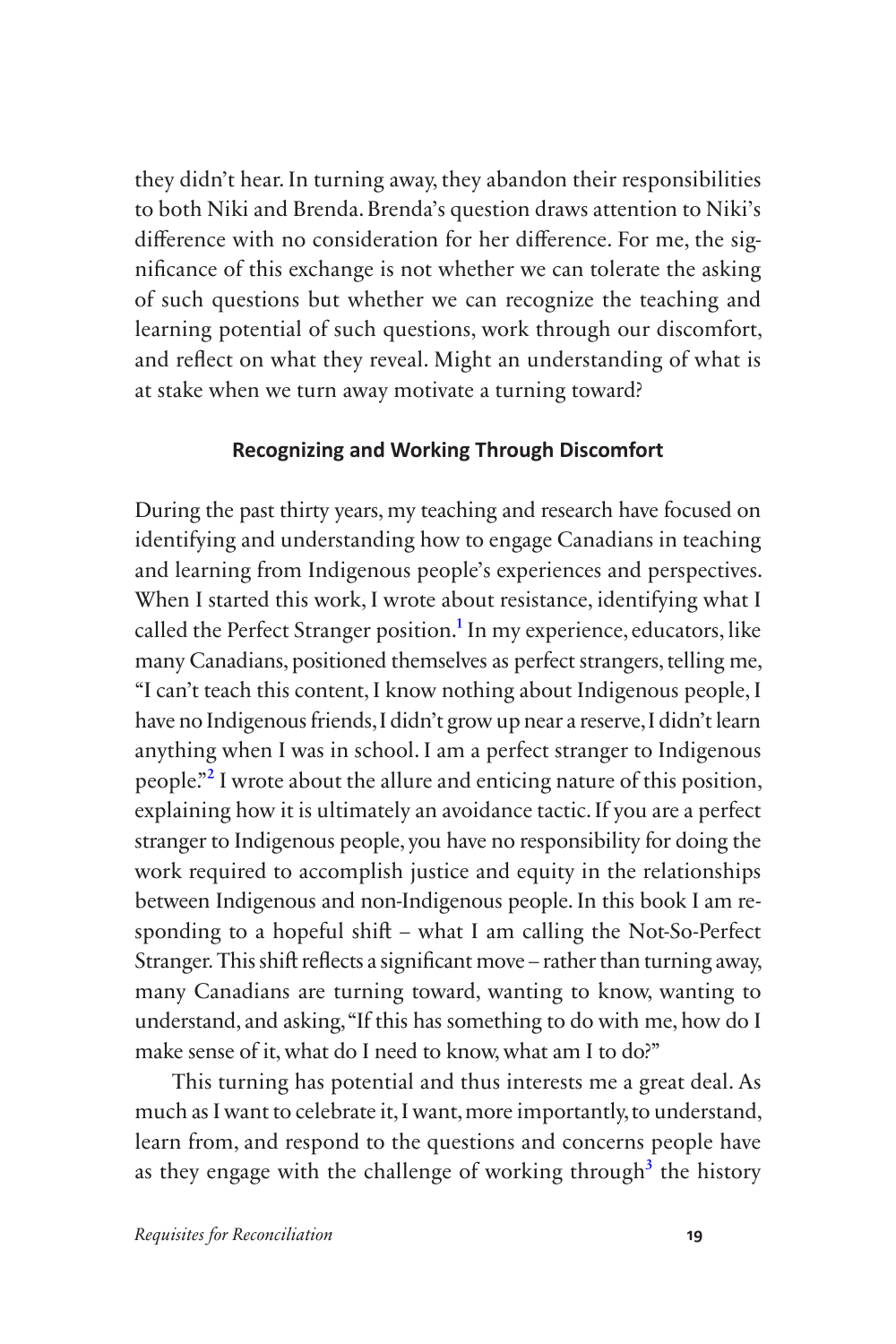just relationships, they continue to encounter challenges. Identifying and ongoing implications of settler colonialism. Drawing on my teaching, research, and public lectures, in the following section I share my responses to frequently asked questions and comments that I hear from Canadians as they struggle to make sense of the relationship between Indigenous and settler Canadians. The national dialogue on reconciliation has generated interest, yet many people continue to experience resistance when hearing Indigenous people's voices. As much as they want to understand and contribute to new and more and refecting on common points of resistance is a kind of pre-emptive strategy to prepare for learning from the art and stories shared in subsequent chapters. Before taking up those questions, I want to address Brenda, Niki, and their teachers' turning away.

#### **Returning to Brenda's Question**

I recognize the desire to avoid questions about Indigenous people and the discomfort those questions cause, but I believe that we cannot afford to lose the potential learning they offer. Investigating why people ask such questions can open them up to how their experiences, beliefs, and desires are projected onto Indigenous people and impede their ability to see and hear Indigenous perspectives. Sometimes people's words and actions in the present are informed by their pasts, and their words and actions make sense "within a frame of perception that is so familiar, so safe, that it is difficult to risk changing it even when they know their perceptions are distorted, limited, constricted by that old view.<sup>34</sup> If, for example, rather than turning away from Brenda's question or simply reprimanding her for an expression of stereotypical ways of knowing about Indigenous people, the teachers turned toward the students, investigating their own and their students' understanding of and reactions to the question, what might they have had the opportunity to learn?

Asking what students know and don't know about the history of Indigenous Peoples in Canada, what stories have they heard and what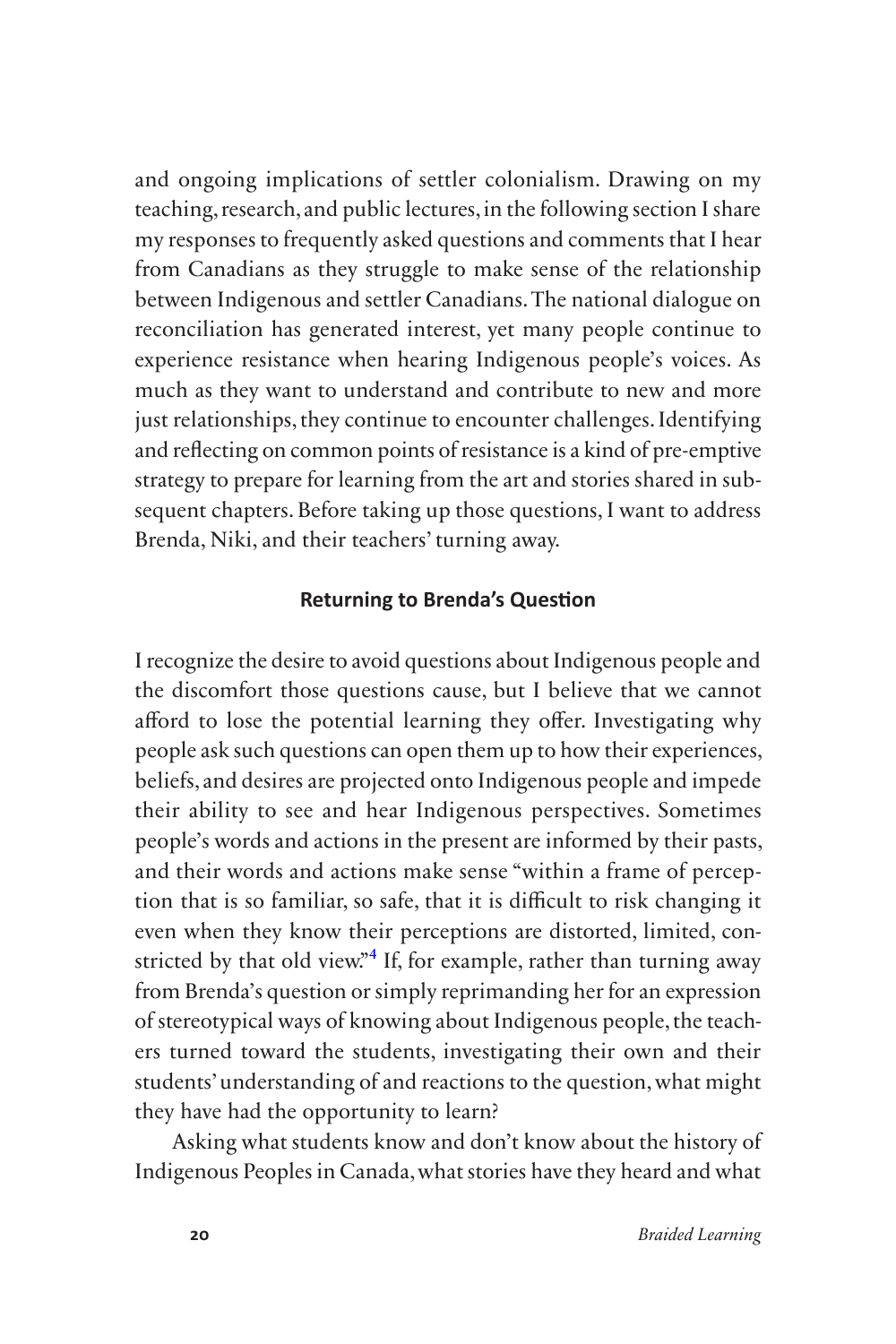story does Brenda hear and in what ways is it diferent from the stories do they tell? In particular, on a canoe trip, in the northern Ontario landscape, with her Indigenous classmate alongside her, what story that Niki is experiencing? And – this is key – Brenda's question draws attention to a signifcant diference, and ignoring it does harm. Refecting on and questioning the question opens possibilities for learning. For example, Brenda may have known full well that Niki did not know a rain dance, and her question might have been an attempt to add humour to a miserable situation. While Brenda can aford to fnd humour in asking Niki to do a dance, for Niki there is nothing funny about the loss of access to her ancestral knowledge.

What might Niki have been able to learn about herself from this question had her teachers supported further inquiry? What might she have wanted to say and teach others?

- I want you to know how much I wish that I *did* know about the dances, songs, and ceremonies of my ancestors.
- I want you to appreciate my sense of loss, how deeply I mourn for the loss of Indigenous knowledge.
- I want *you* to know the stories of *our* ancestors, which brought us to this place where I, an Anishinaabe student, sat with you and the rest of our class and listened to our white teachers teach me how to paddle a canoe.

Attending to disruptive questions illustrates how something that appears innocent may be complicated for Indigenous students. If, rather than turning away to avoid discomfort, the teachers turned toward the students and worked with them and with the discomfort, what might they have accomplished?

# **Engaging with Art and Story: Attending to Disruptive Questions**

We bring to any story an existing narrative frame that helps us order an understanding of how things are connected and why certain actors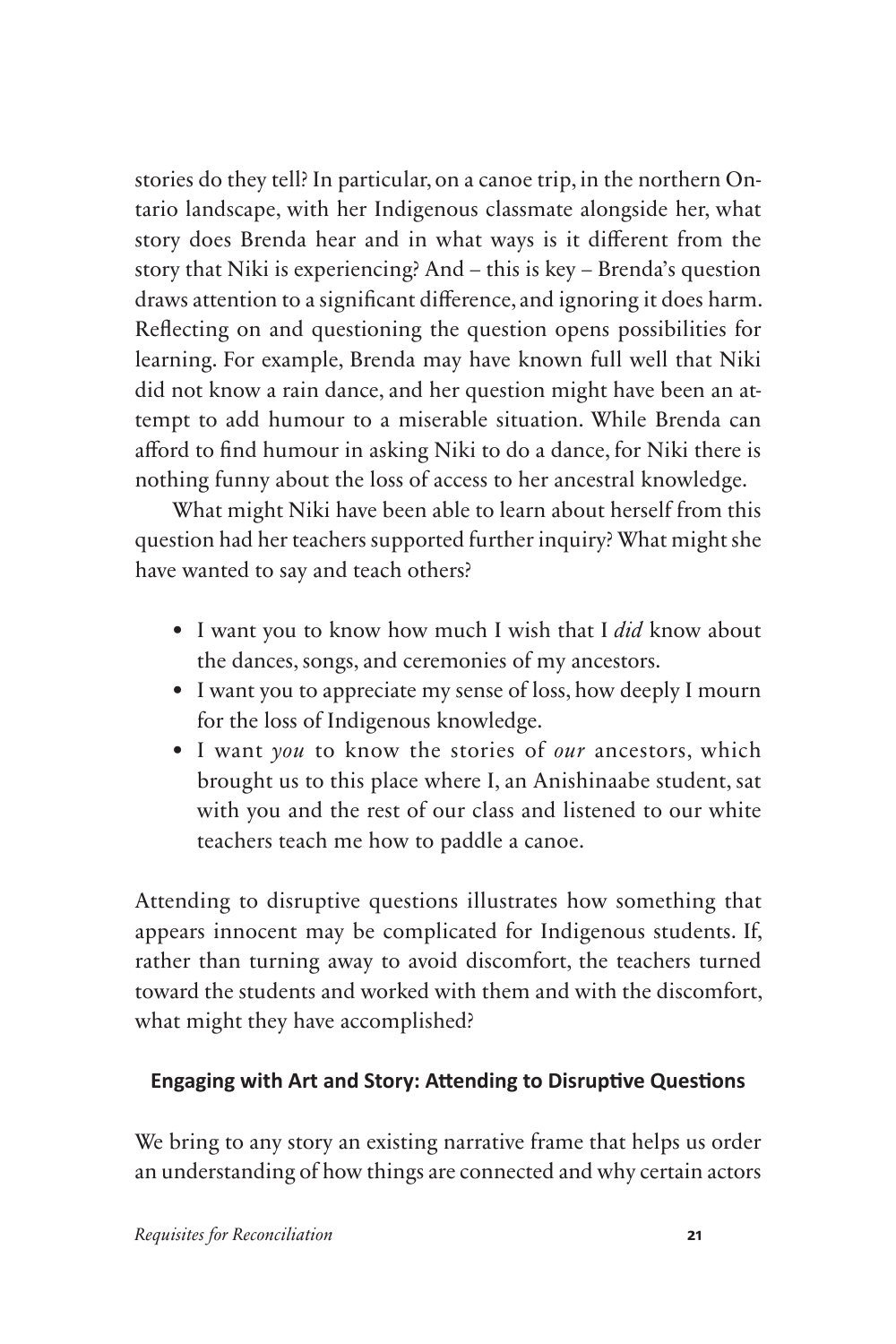attention to the questions addresses our positionality, helping us act as they do. That is, we make sense of the stories we hear based on our existing knowledge frames and beliefs. When listening to a story that originates from outside of that frame (or one that ruptures our frame), our commitments to a given knowledge base and belief system may obstruct our ability to understand the story. In response, we may fnd ourselves "bothered" by questions that demand our attention, questions that Simon and Armitage call "shadow questions."<sup>5</sup> The answers to these questions are typically not found within the text but are questions that signify an "asking afer," something we need to know in order to make sense of the text. While attending to these questions may seem to take us away from hearing the story, I argue that paying recognize our diferences and the implications of those diferences in how we understand and make sense of the stories we hear.

Reading and listening audiences are not the same; the responsibilities of listenership are understood differently.<sup>6</sup> I recognize that, at diferent times and in diferent ways, Canadians are listening to Indigenous people's stories from outside of a shared critical belief space. I have come to appreciate that the responsibility of careful attending includes attending to the questions our stories provoke. It is equally important to think about how and to whom listeners pose their questions. As an Indigenous educator, I have accepted a pedagogical responsibility and am sharing stories purposefully, with the intention of provoking questions, and I write conscious of the questions I anticipate from readers. It may be that readers are unable to make sense of my stories without frst addressing the shadow questions that limit their understanding. Dialogue and self-refection before, during, and afer reading is critical to learning from the stories.

Rather than setting questions aside, being afraid to ask, we ought to interrogate ourselves about why our questions are important and necessary and what assumptions and judgments they imply. If, rather than allowing our questions to divert us from the story, we use them to begin working through the story by investigating the terms that not only motivate but also defne the questions, then we can begin to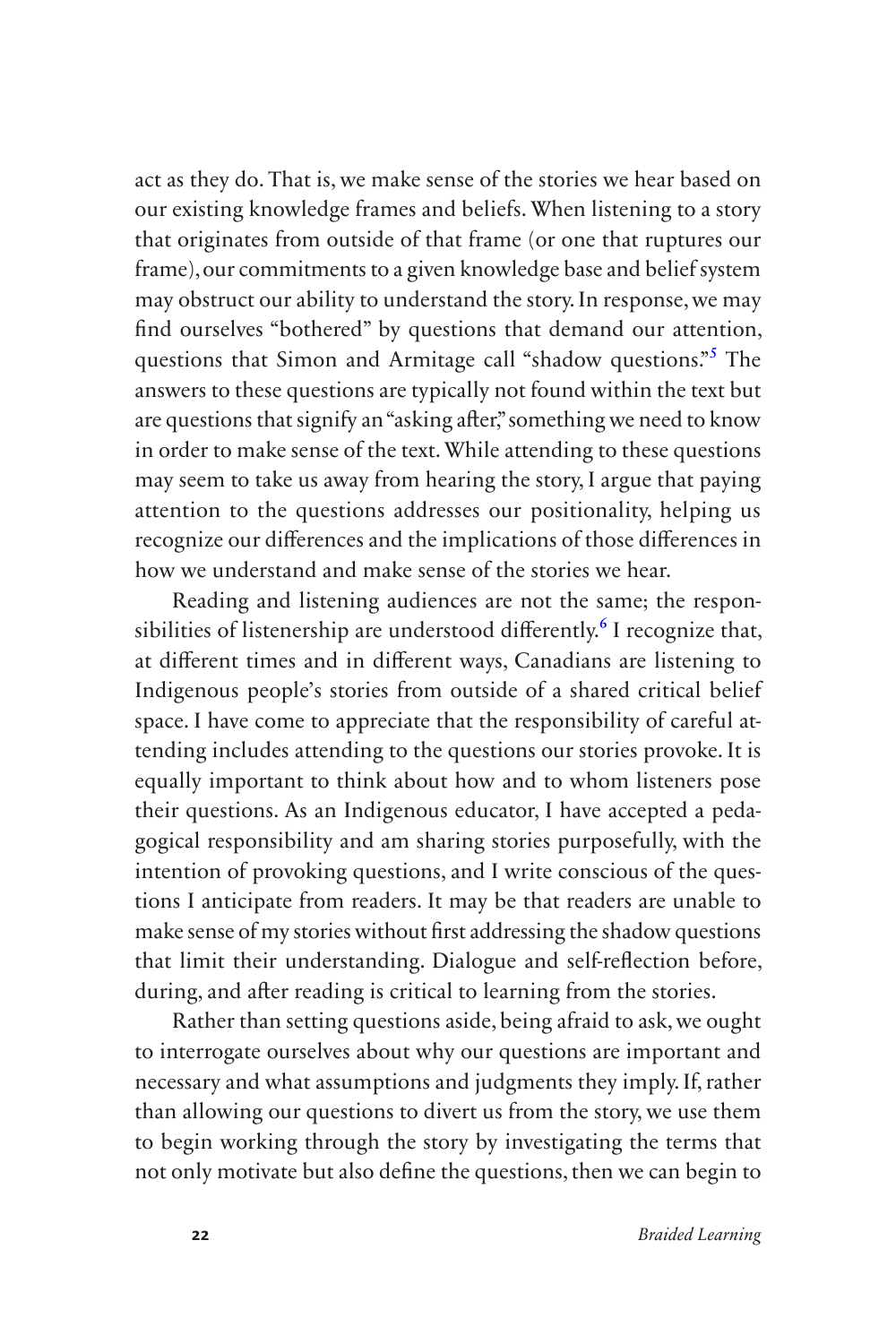"hear" the story diferently. Asking and responding to our own questions provides a way to scrutinize what constitutes our understanding in order to be conscious of what we bring to the story, opening up the possibility for us to understand diferently. We must be able to hold up our responses for scrutiny, allowing us to enter into critical dialogue about our relationship to that which initiated the question.

In the following section,I discuss questions that I hear from people who are engaging with the history of Indigenous–non-Indigenous relationships. These questions help me understand the challenges people confront as they think about reconciliation and what it entails.

## **Turning toward Questions, Concerns, and Commitments**

Learning from Indigenous people's experiences and perspectives initiates a range of questions and concerns. For me it is helpful to refect on the issues and challenges people confront as they begin to think about themselves in relationship with Indigenous people.7 Refecting on what I hear people say, I identify four requisites for reconciliation. I am not concerned here with what reconciliation is or must include; that is a complex and ongoing discussion, beyond the scope of this book. I am suggesting that these requisites are signifcant as people move from a place of disinterest to actively searching for ways to join the conversation about new and better relationships between Indigenous people and other Canadians.

# **Requisites for Reconciliation**

- 1 *Implication*  recognizing that all Canadians are in relationship with Indigenous people
- 2 *Investment*  making a commitment of time and energy to learn from Indigenous people's experiences and perspectives
- 3 *Shared interest*  appreciating that Indigenous people's wellbeing is in the best interests of all Canadians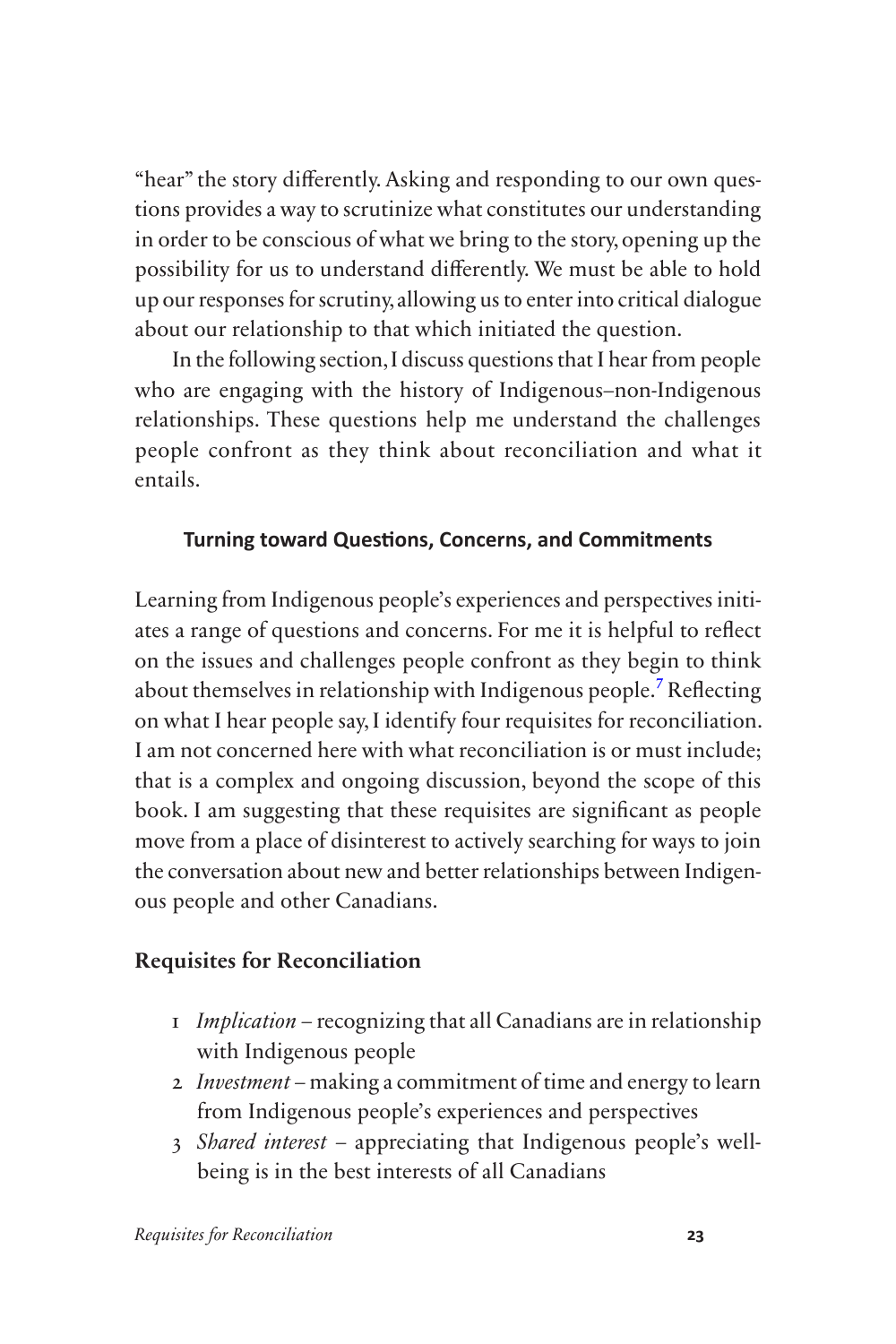ing new and better relationships between Indigenous and 4 *Impact* – wanting my actions to have a positive impact in creatnon-Indigenous people

 lenges, and I want to continue understanding, learning from, and As more and more Canadians begin to hear Indigenous perspectives, the potential for creating real change in the relationship grows. As much as I would like to focus exclusively on creating the change, I recognize that learning from the history of colonialism poses chalresponding to those challenges. Understanding why it is difficult, and having some sense of how and why, in spite of the challenges, people are still interested in and willing to do the work of learning, is a useful step toward creating change.

#### *Wrestling with Implication*

 our government failed to follow through on treaty promises, when I I was speaking with a group of teachers in eastern Ontario about treaty rights and why it is necessary for all Canadians to learn how was interrupted by a familiar question. As I was explaining how broken treaties contribute to the barriers Indigenous people confront in establishing economic security, an audience member asked, "But isn't that what we all want? We all want economic security. Why should Indigenous people get special status?"

This question brings to the surface two critical considerations that many Canadians struggle to understand: Indigenous people occupy a distinctive place on this land, and Indigenous people have not been treated the same as every other Canadian. Canada was established on Indigenous land, and much of that land was acquired through treaty negotiations. Boundaries were determined and access to resources, rights, and responsibilities were recorded in treaty agreements. Understanding the story of Canada requires knowledge of treaty history, including the ways in which broken treaties benefted some and devastated others.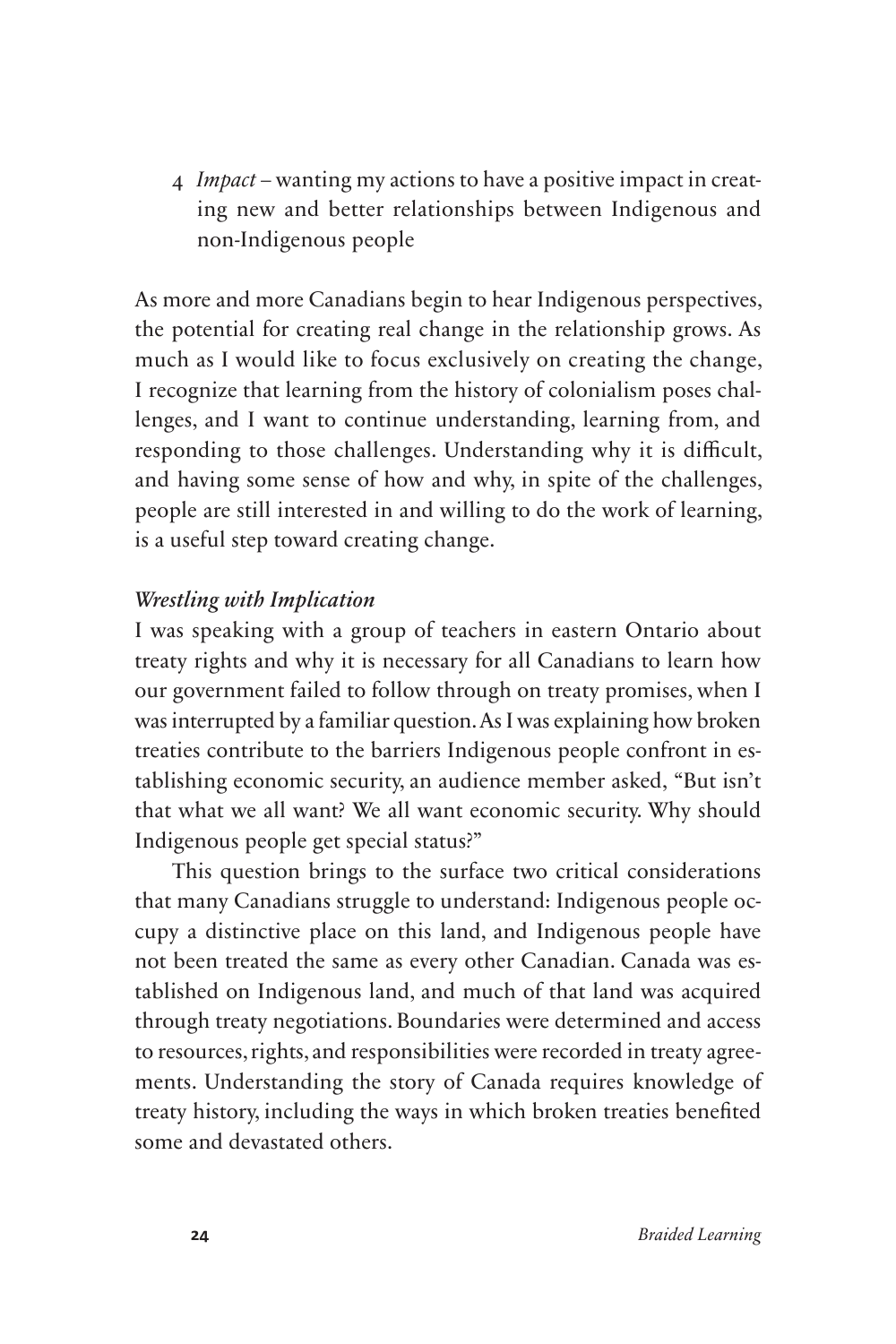access to land and who was denied access to land and resources. I recognize the desire to forget, to argue that the past does not matter in the present, to collapse diference and say we are all the same. While some may fnd this comforting, it is becoming increasingly diffcult to ignore the perspectives of Indigenous people, presenting evidence that connects broken treaties to the current economic disadvantages people encounter in their day-to-day lives. Hearing these voices challenges the dominant narrative of Canada the good, defender of equity and justice. In many ways, treaty education challenges Canadians' expectations of ongoing entitlement to land and resources. It calls into question the discourse of meritocracy that allows Canadians to believe that individual wealth and well-being is earned and not the result of unfair advantages given to some at the expense of others. To understand current conditions, it is important to learn about who had Indigenous Peoples were removed from their traditional territories to "land reserved for Indians."8 Our land was transferred to the state and became "Crown lands." Settlers were sold land or in some instances granted land in exchange for their service to governments. In some instances, land was granted to settlers in exchange for their labour, clearing and farming the land. Indigenous Peoples were denied access to our land at the same time as settlers were being granted land. These policies and practices from the past have a bearing on the present.

The phrase *wrestling with implication* is helpful because for many people it is a challenge to recognize that as Canadians they are in relationship with Indigenous people, and treaty history is their history too. Implication and investment are intertwined: as people recognize *implication*, they are often more willing to *invest* in hearing Indigenous perspectives. Sometimes, hearing our perspective triggers a sense of implication and deeper investment.

#### *Investing in Hearing Our Voices*

I was doing research in northern Ontario when a secondary school student explained, "We don't even know what we want because we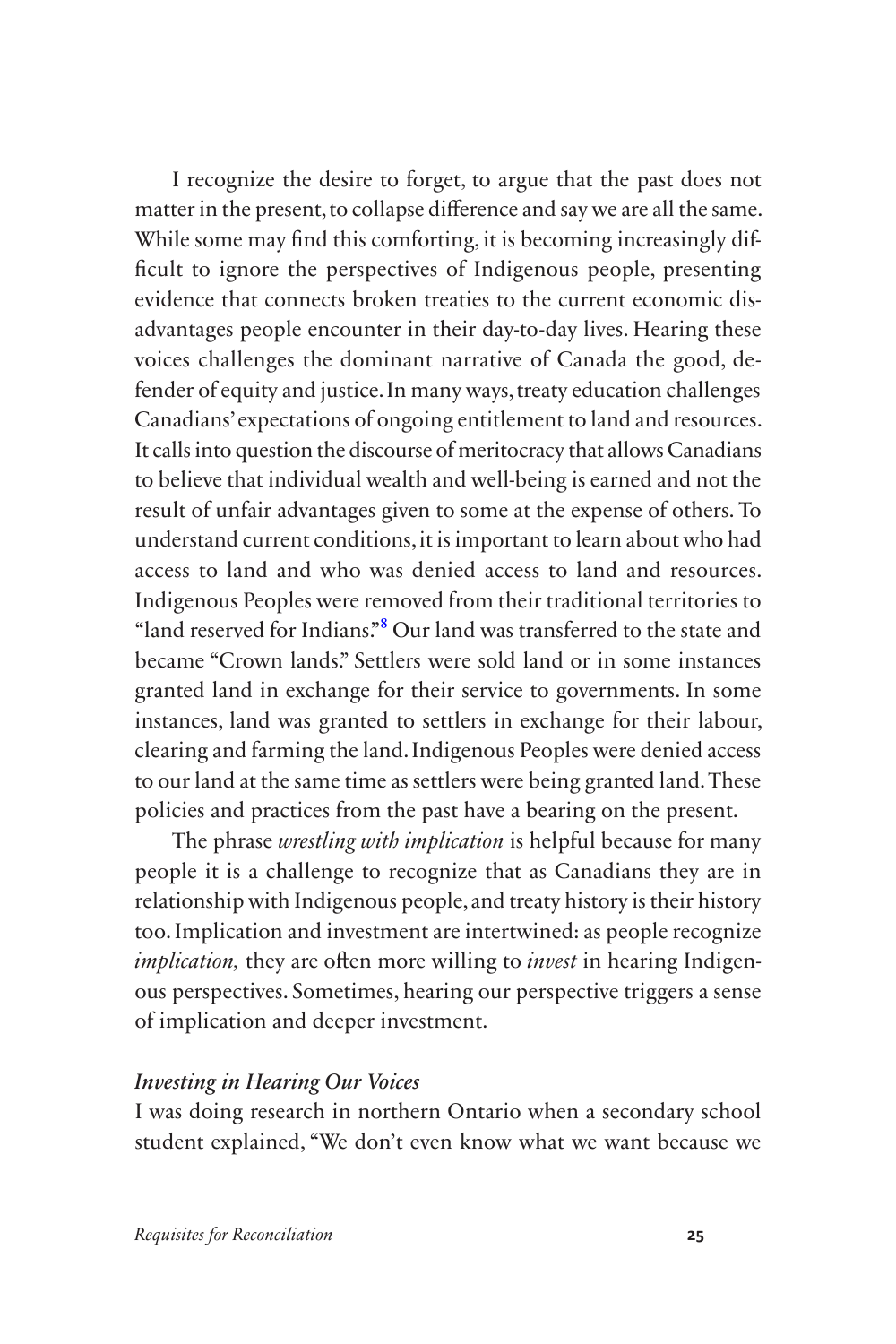languages, our teachings? And why do they judge us and ask us, 'Do never had it. Why do our teachers think we know our histories, our you speak your language, how Indigenous are you, what's your clan?'"

Many Indigenous people are participating in resurgence. While we are bothered by Canadians' lack of knowledge and understanding of our histories and contemporary lived experiences, we are most concerned with recuperating and improving access to our languages, traditional knowledge, and cultural practices for ourselves and our children. While Canadians are starting to learn about the impacts of cultural genocide perpetrated through residential schools, most don't know that in Canada laws were passed that made it a crime to speak our languages, practise our culture, and pass on stories and ceremonies to our children and grandchildren. Indigenous students are made to feel ashamed of their own lack of knowledge or are judged by outsiders as less authentically Indigenous because of what they don't know, or both. Most people do not understand that *not knowing* was the goal of Canadian policies of forced assimilation.

Isolating Indigenous people on reserves, and creating policies that outlawed language and cultural practices, contributed to the chasm that exists today between Indigenous and non-Indigenous people. It also meant that many Indigenous people had limited access to language and cultural practices. While this is changing, it continues to be a challenge resulting from colonialism. Creating change means that non-Indigenous people need to learn from and with us, and while Indigenous people have survived colonialism, many of us, especially our youth, also need opportunities to learn. While we all live the legacies of colonialism, not enough of us understand its intricacies. In many ways, we need to reconcile our own histories, our familial and community histories. Both Indigenous and non-Indigenous people need opportunities to learn how their ancestors were implicated in colonialism. We all need a better understanding of what was done in order to recuperate from it.

Hearing and learning from Indigenous voices requires an investment of time, attention, and thought. Many Canadians are recognizing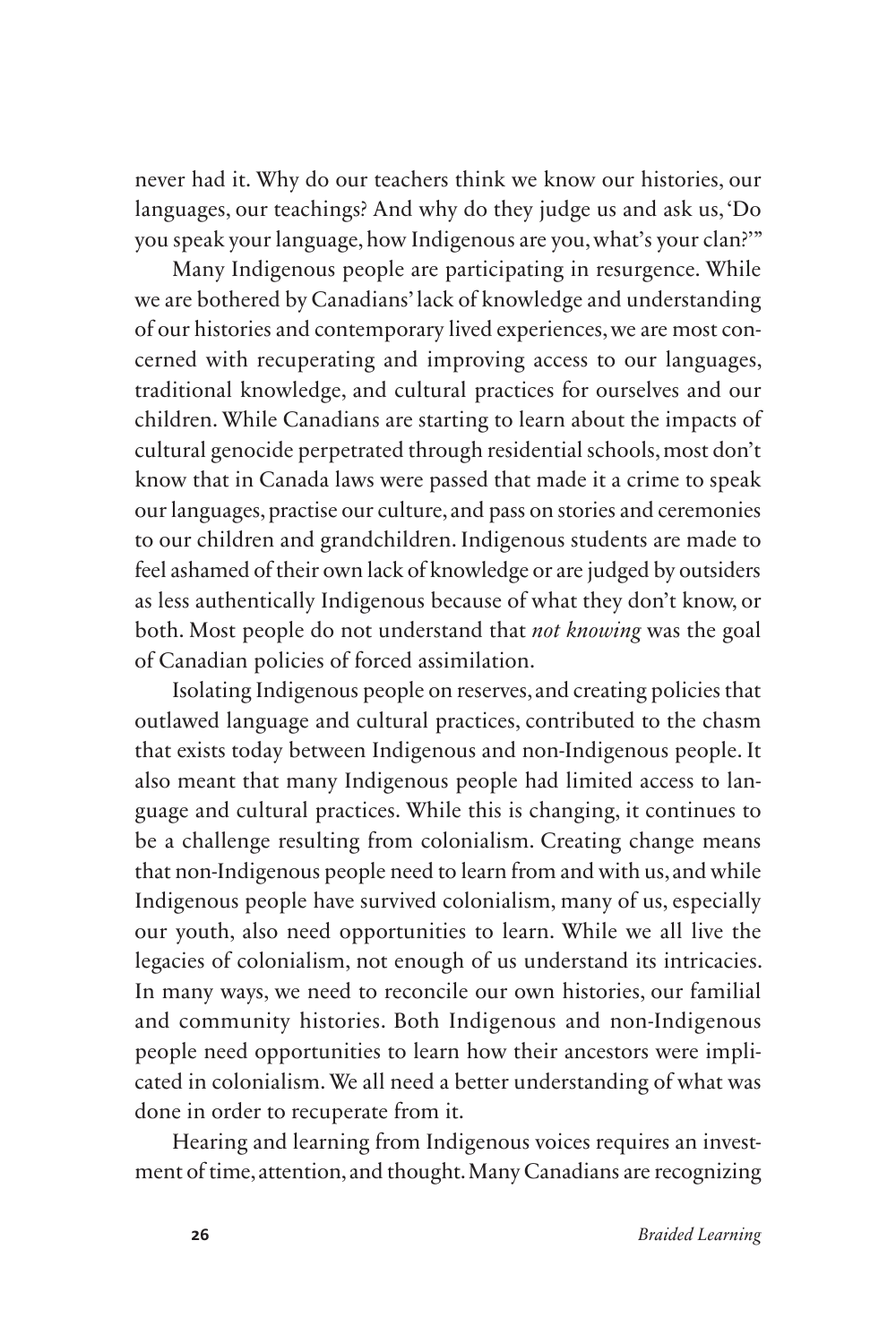the need to invest time and energy in learning from Indigenous perspectives. Increasing numbers of Indigenous-focused courses are being offered in secondary and post-secondary programs; Indigenous people are much more frequently featured in the media; and Indigenous art, flm, and writing is increasingly being produced and shared. Learning from and with Indigenous people and supporting the creation of space for Indigenous people to engage with and participate in cultural practices is an investment in shared well-being. Remember not to judge people for what they don't know; rather, invest in their learning.

## *Recognizing Shared Best Interests*

 immediately surprised by the student who explained how, as a settler, Indigenous voices.She asked,"Can non-Indigenous people participate Afer I had given a talk for teacher candidates at the University of British Columbia, a small group gathered to speak with me. I was not she particularly appreciated the space I offered her for learning from in reconciliation if we are relegated to a place of guilty, greedy, violent oppressor?"

Understanding that the relationship between Indigenous people and settlers was and, in many ways, continues to be premised on greed, power, and control over our bodies and land does not mean that people today want the current relationship to continue. The path to creating new and better relationships requires knowledge and understanding of existing relationships as well as knowledge of how we came to occupy these places in relationship with each other. If non-Indigenous people are locked into positions of the guilty perpetrator of violent oppression and Indigenous people are perpetually required to be victims, new and better relationships are impossible. Historically our relationships have been defned by judgments about the inferiority and incapacities of Indigenous people, and the refusal to recognize and respect diference. The relationship premised on judgments of "less than" that justifed the thef of land and resources needs to be identifed, investigated, and reconciled. In spite of the attempts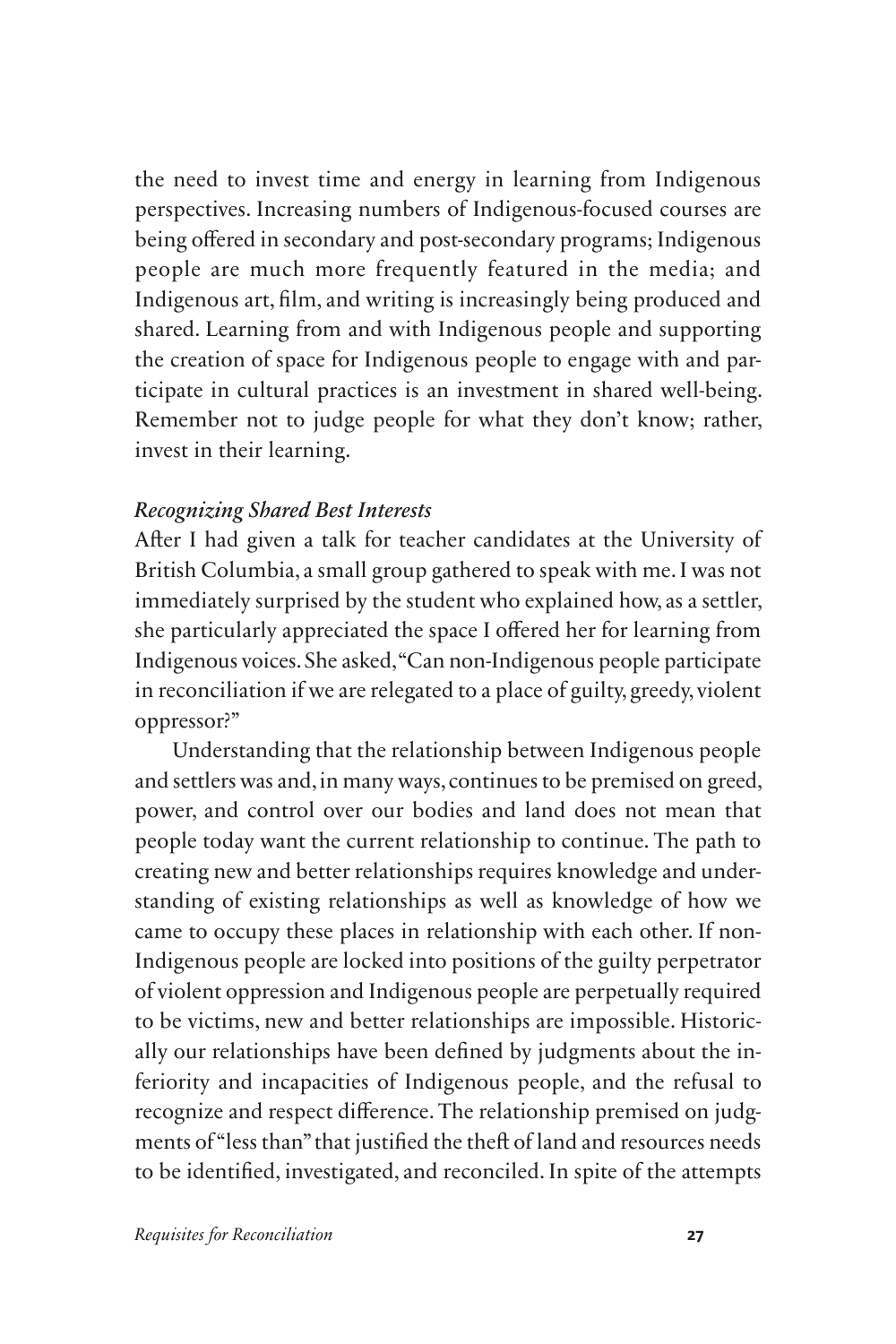at eradicating Indigenous people, we have survived – and must be reckoned with in respectful ways that are premised on the legitimacy of our position as original people.

For me this question surfaces a serious challenge – how to teach about colonialism without reproducing dominant narratives centring violence and oppression that require Indigenous people to be perpetual victims of violence and require non-Indigenous people to be guilty oppressors. We cannot erase the violence of colonialism, but we cannot focus exclusively on violence. We can invest in learning and commit to actions that remediate harm and contribute to renewed relationships.

## *Contributing to Change and Having an Impact*

My teaching and research bring me into contact with many non-Indigenous people who are willing and wanting to engage with learning the history of settler colonialism. My question to them is *why*: "Why are you doing this work? What motivates you to engage with this difficult history?" In response, I am told, "I do it because I want to make a diference, I want to have an impact."

The desire to have an impact is a positive motivating force that inspires people to take action and do the work of learning so as to contribute to creating equity and justice. As much as this desire to make things better is good, it can derive from a problematic place. When the desire to have an impact comes from an uninterrogated place of privilege, it can reproduce the saviour-victim relationship. When an audience member tells me that they want to help and asks what they can do to help, my response is a gentle reminder to take responsibility and investigate the ways in which Canadians have benefted from colonialism.

 the land? How was the land used before and afer contact? And who I ask people to learn about the land they live on: Whose traditional territory is it? When were Indigenous people removed from became wealthy from the land? In my years of working in the feld of Indigenous studies I have found that the vast majority of Canadians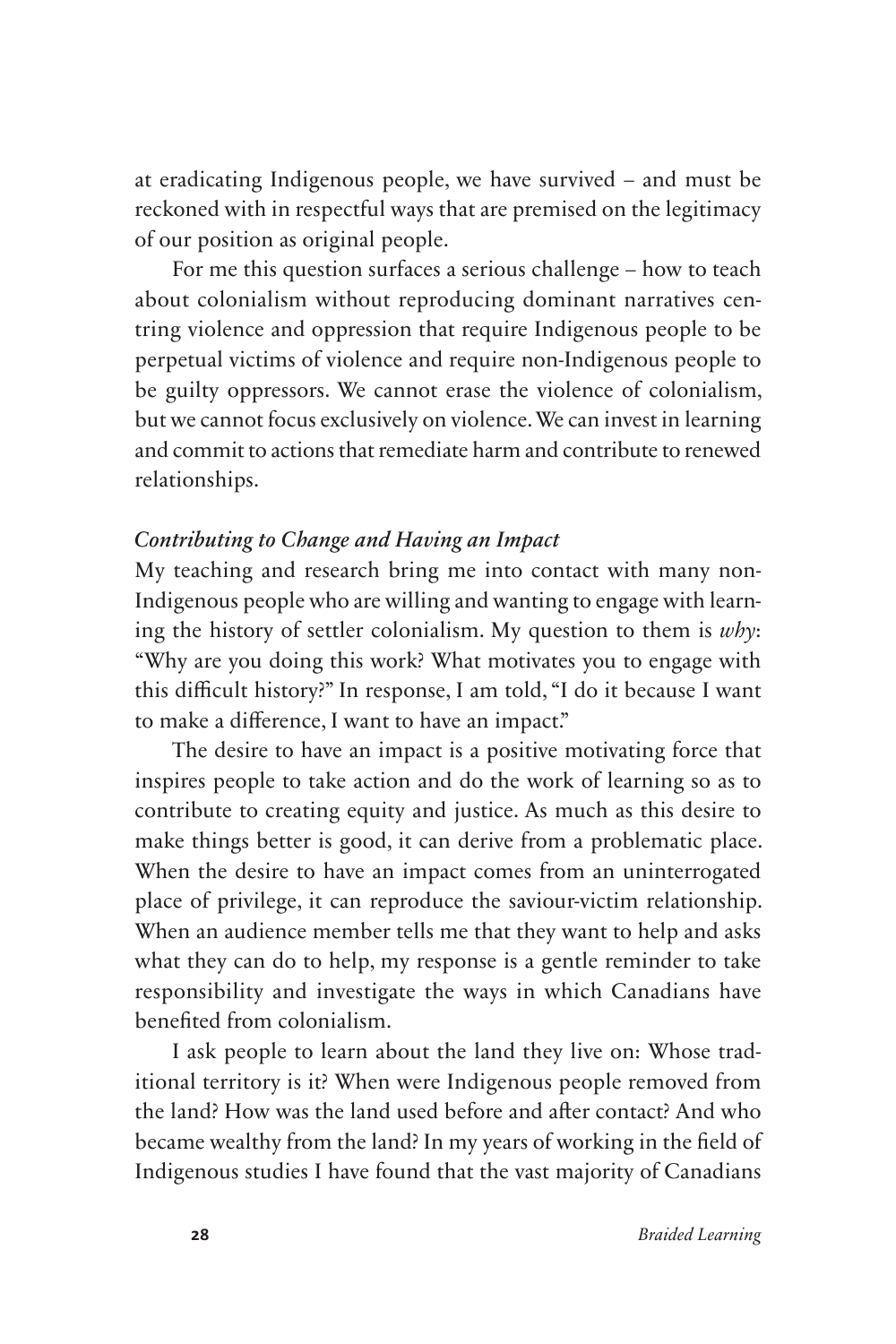want to have a positive impact on the world. Learning to work with consciousness of their own place in the relationship shifs the "how can I help you" approach to "how can I take responsibility for the actions of my ancestors and work to establish/re-establish respectful relationships with you?" My faith in the power of education comes in part from working with people who are committed to acting in support of positive change. These questions and comments inform my understanding of the complexities of speaking and listening across diference. My work is grounded in a profound faith in learning: as Canadians take up the work of learning both *from* and *with* Indigenous people, there is hope.

### **Settler Colonialism, Anti-Indigenous Racism, and the Not-So-Perfect-Stranger Framework**

Disrupting settler consciousness calls for settlers to understand the complexities of whiteness and settlement. Settler colonialism occurs when colonizers come to stay and establish political orders for themselves. It operates through a logic of elimination that aims to accomplish the disappearance of the native in order to build settler polities on expropriated land.<sup>9</sup> White supremacy plays a vital role in settler colonialism in that it relies on the assumption that whiteness and white ways of being are superior to Indigenous ways of being and are therefore desired. It requires the Indigenous population to want to or be forced to assimilate into the settler population, or both.

The Not-So-Perfect-Stranger framework for engaging with and learning from Indigenous art and story is informed by the growing awareness of anti-Indigenous racism, with an emphasis on unstructuring settler consciousness. This requires readers to be vigilant about their tendency to avoid implication, their desire to see themselves as innocent participants in settler colonialism. It asks that readers resist the need to justify or explain away their privilege, to be aware of the ease with which they adopt a condescending attitude that requires Indigenous people to occupy the position of pitiful victims,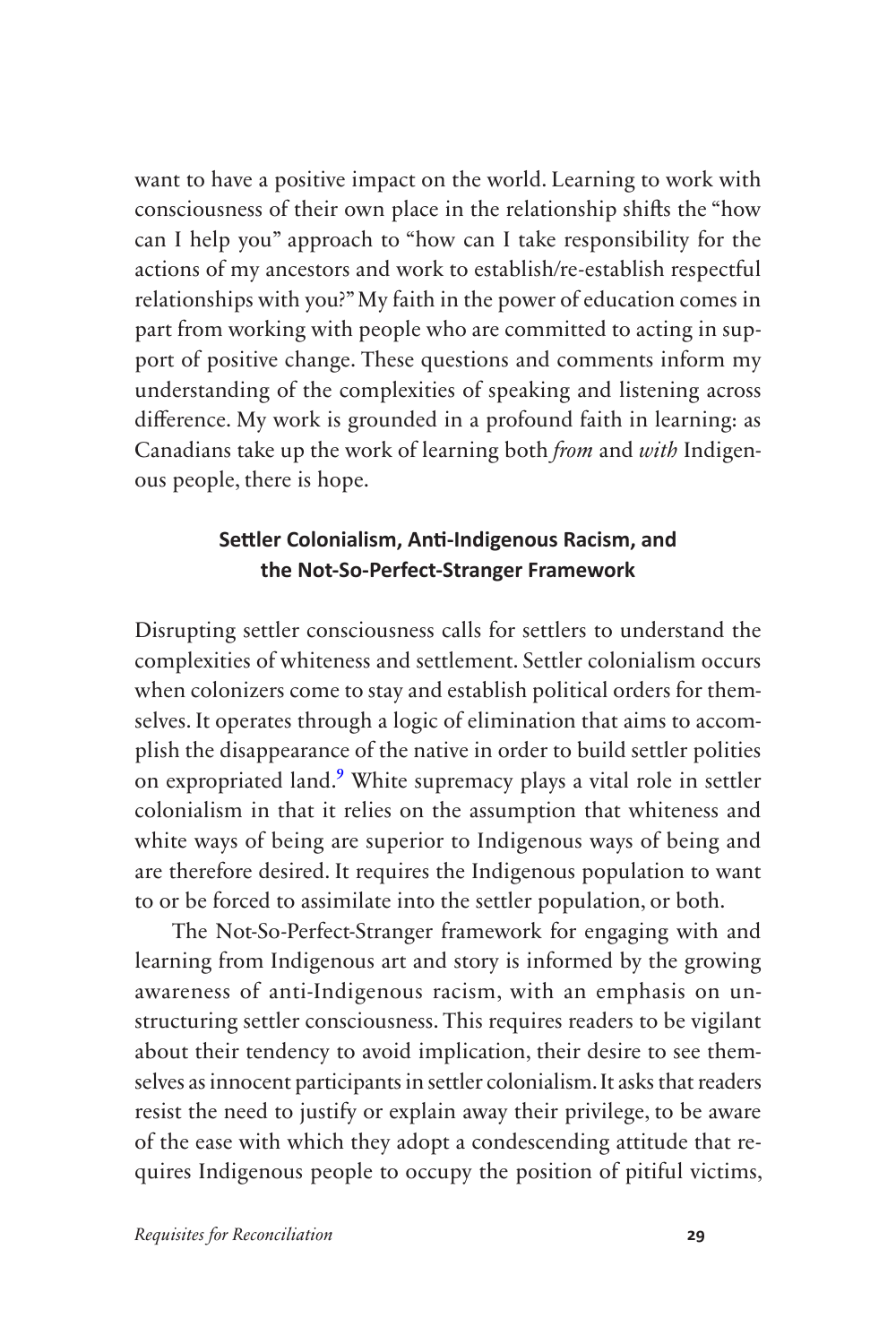or damaged people in need of healing. This learning requires recognition of the power of Indigenous people to represent ourselves, accepting the invitation to learn from us in the service of establishing responsible relationships. The goal is not simply to learn, feel bad, and carry on. The goal is to renegotiate the terms of living on Indigenous lands. It is most certainly about the return of stolen land and stolen wealth.